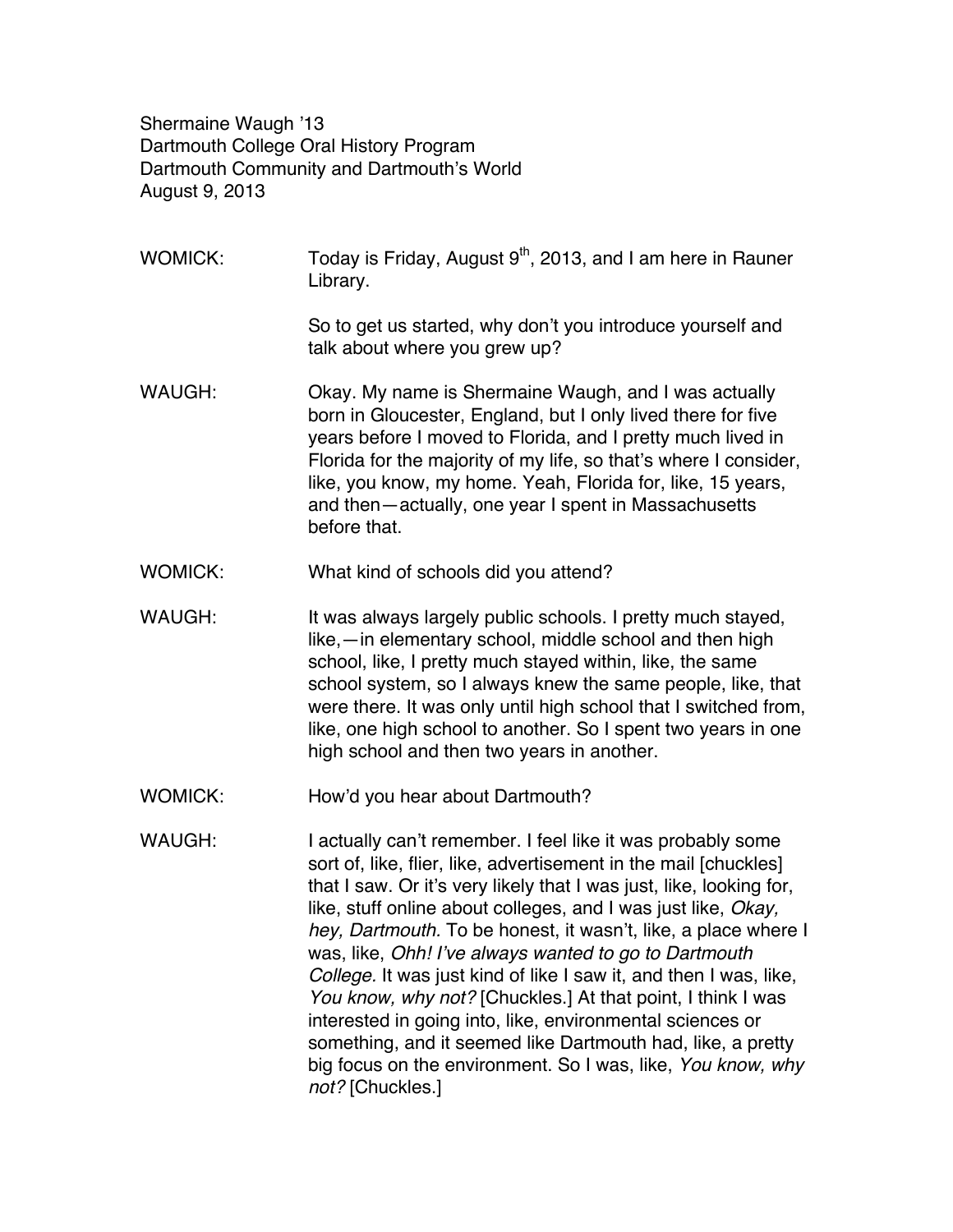## WOMICK: Cool! Cool. Did you get to visit the campus before you actually came here as a student?

WAUGH: I went to, like, this—I did—I forget what program it was, but it was, like, a reach-out to students who had applied, and, like, I guess they wanted you to come, so they paid for my trip out here, and I visited, and I stayed with a student who just hosted me. And I guess, like, when I visited, I didn't—wasn't in, like, in love with it. I really thought I was, like, a beautiful campus, but I think it was just, like, a weird situation for my host. [Laughs.] Like I didn't—… She was kind of like not very—she wasn't super friendly? And so I was, like, *Oh, I don't know if I'll fit in here*. [Laughter.] So that kind of worried me, but I think that I just—

> I think one thing that stuck out to me was that I was walking around one day by myself, and I was kind of lost, and somebody saw me and was, like, "Oh, do you need help?" [Chuckles.] Like, "Where are you going?" And she helped me find the host's dorm, and so, I don't know, little things like that always stick in my mind, even though they're kind of stupid.

So that kind of persuaded me to continue with the process, and I ended up choosing Dartmouth. [Chuckles.] Yeah.

WOMICK: Cool.

So when you came here as an official student for the first time, say, orientation, did you go on a first-year trip?

WAUGH: I did. I went on cabin camping. Very strenuous [laughs] trip. No, not really. [Laughter.] It was probably, like, one mile of hiking [laughs] involved. It was a pretty good experience. Like, I don't think that I had, like, the typical—"typical" experience of, like, bonding with your trip mates and, you know, always staying in contact with them afterwards at Dartmouth. But while I was on the trip, I definitely enjoyed it.

> I think that [chuckles] when I was there, I was, like, very overwhelmed by it and just thinking, like, *Oh, my gosh, everyone is so, like, outdoorsy! And, like, I just love this! It's, like, so great!* [Chuckles.] And then, you know, obviously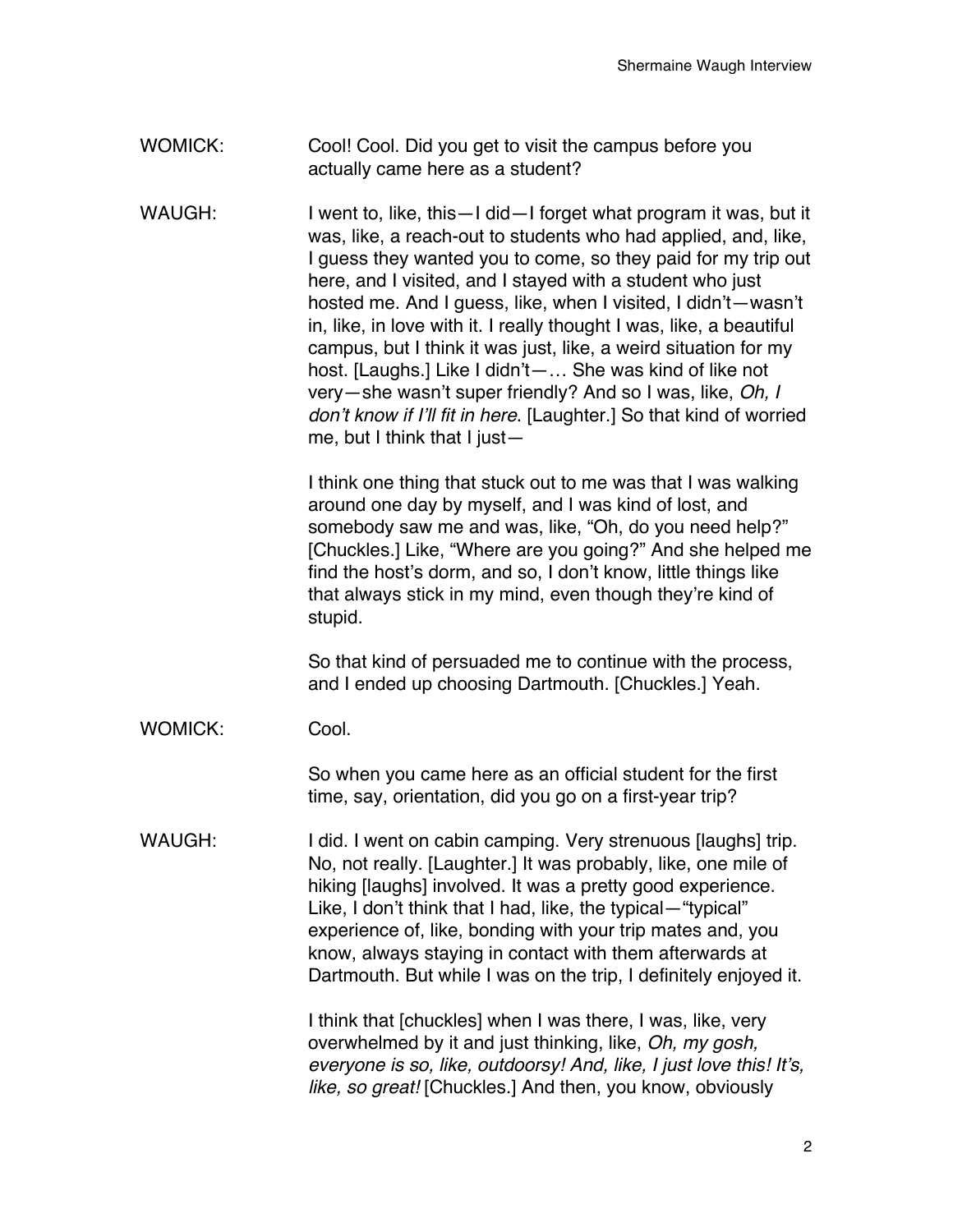that's not, like, the reality of what it is. But I enjoyed the trip regardless.

WOMICK: Yeah. So what was orientation and freshman fall like?

WAUGH: [Laughs.] That was interesting. Actually, before I came to Dartmouth, like, maybe, like, four weeks or so before, my father had passed away, so it was, like, a really weird, like, stressful time. And I remember, like, being on campus and just kind of like, wanting to—like, part of me, like, kind of wanted be—to move on from that part of my life, but, like, not, like—but it was still at the back of my mind, obviously, so it was kind of like a stressful period, like, trying to meet new people and, like, make friends, and then, at the same time, like, I have this, like, kind of, like, weight, like just weighing on me. So I don't know. It was just, like, a very confusing time. [Chuckles.]

WOMICK: Yeah. Yeah.

So a lot of people find their first group of friends on their freshman floor. Did you find that to be the case?

WAUGH: No. [Laughs.] Not at all. I was, like, first floor Cohen, in the Choates, and I'd say, like, my floor was, like, pretty—they wanted to, like, party a lot and, like, hang out. And—although I met, like, a few nice people on my floor, who I still talk to, it wasn't, like, meeting somebody and then, like, instantly bonded and we're, like, best friends for life. [Laughs.]

> Actually, freshman year, I didn't, like, make a lot of, like, close friends because I think that just naturally I'm a pretty, like, quiet, introverted person. Like, throughout my entire life, like, people are always, like, "Oh, she's that, like, quiet girl who, like, doesn't talk a lot." And I, like, still get that. People are just, like, surprised to hear me say anything at all. That's just, like,—it's been my life.

So freshman year I didn't make a lot of close friends. It wasn't until I joined fencing that I actually made some close friends.

WOMICK: Okay.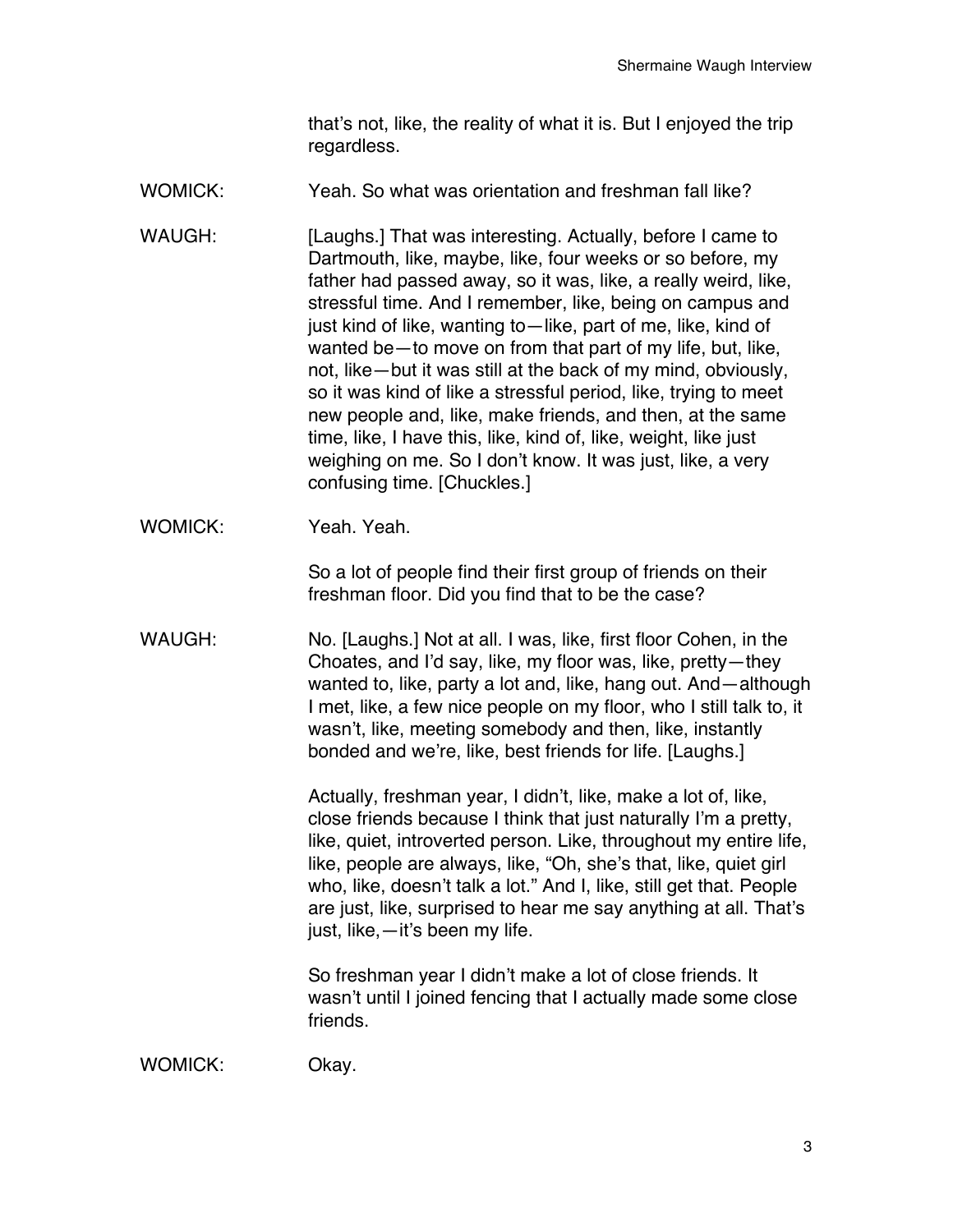WAUGH: Yeah.

WOMICK: So what was it like, being at Dartmouth then, for freshman year?

WAUGH: It was kind of like a shock to me. When I was in high school, I was used to—I guess it's kind of similar for most people here. You're used to being, like, on top of, like, every single class, and everyone, like, knows who you are, and, like, "Oh, you're that smart girl." And here I was, like, *Everybody is totally smart*. [Chuckles.] Obviously. So, like, I went from being, like, top of the class to being, like, oh, like, mid-range. Or, like, whatever. And it was kind of like—it was very depressing to me.

> I remember always talking to my mom and being, like, "Oh, it's, like, not what I thought." And, like, "I'm not doing as well as I hoped." And she would always be, like, "Don't compare yourself to everybody else." But it's really hard, like, when you're in that situation, and you see everybody else, like, really excelling, and you're just kind of like stagnant or, you know, maybe at the bottom sometimes. And so that was challenging for me, and I didn't really know how to deal with it because as somebody who isn't very outgoing, I didn't really know, like, how to reach out to other people and, like, say, like, "Maybe I need help in, like, certain areas of my classes." So I didn't know how to do that, so I kind of like stayed, like, in my little box and was, like, *Oh, I don't really know what to do, but I don't know who to talk to about it.*

- WOMICK: Yeah. Yeah. So did you go home for the summer afterward?
- WAUGH: Actually, for the—for Japanese, the Japanese LSA is the summer after your first three courses, so instead of going home, I went to Japan. [Laughs.]
- WOMICK: Big difference.
- WAUGH: Yeah. [Laughs.]
- WOMICK: What was that like?
- WAUGH: It was, like, totally, like,  $-1$  had never been—like, I'd been out of the country before, but, like, never in, like, a non-Eng-—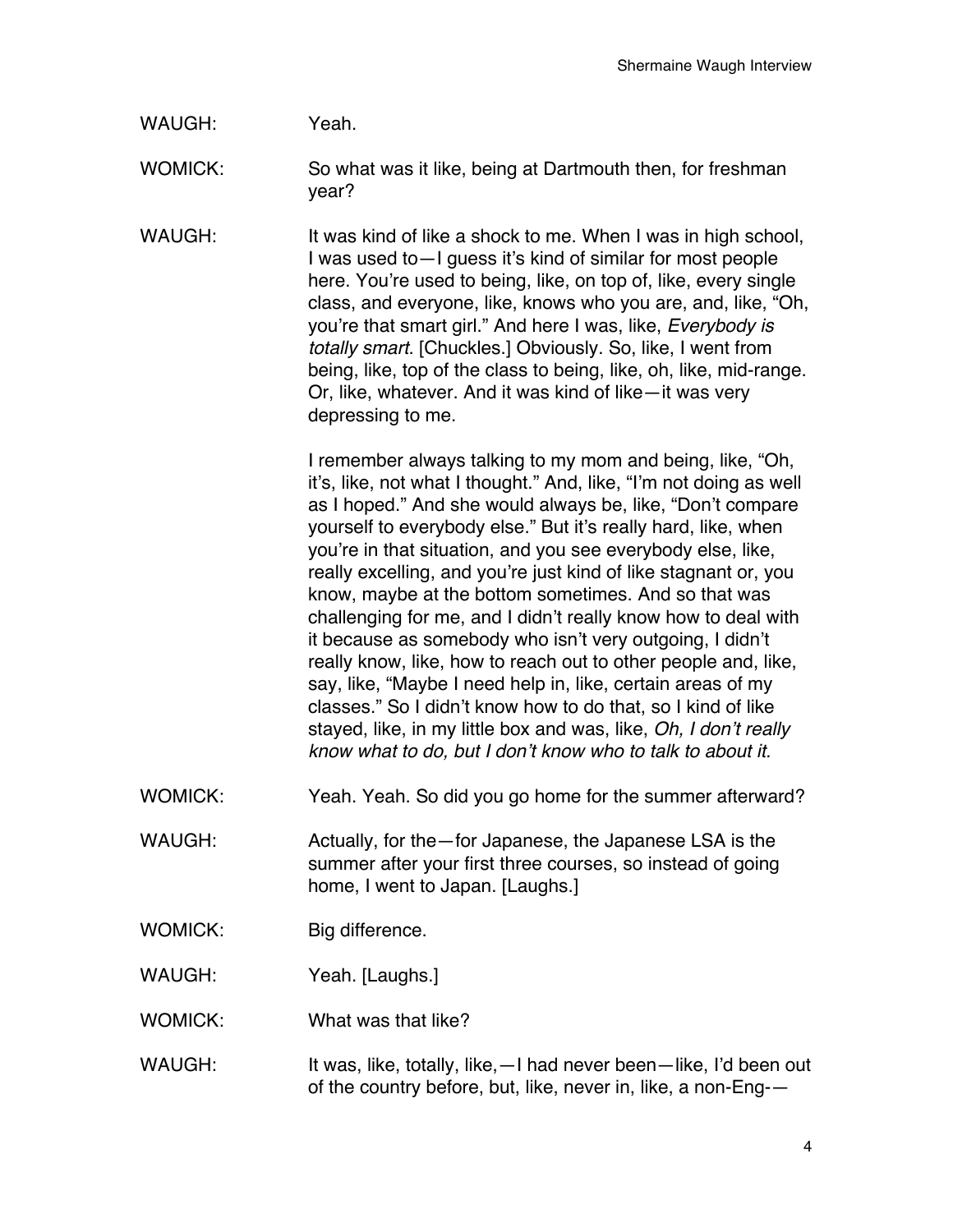primarily English-speaking country. So I was just like really— [Chuckles.] A huge shock. I was, like, really scared that I wouldn't be able to communicate with people at all. But surprisingly, like, Dartmouth language courses just really prepare you for that. Like, just three terms of Japanese, and I was able to, you know, ask for directions if I was lost and, like, talk with my host family. And it was, like, a great time. I really liked, like, the people in the Japanese LSA group. They were really nice people.

- WOMICK: So did you come straight back for sophomore year?
- WAUGH: I actually took the fall off [chuckles] because I [laughs] was like, *I don't want to be on that long.*
- WOMICK: It would have been a lot.
- WAUGH: Yeah. So I took the fall off, and I kind of like decompressed at home for that term, which was really nice 'cause I think that, like, all of, like, the stress from, like, my father and then, like, being—not having, like, a ton of friends and all of that was just, like, kind of getting to me, so I just used that term to kind of just relax and be lazy [chuckles] and sleep all the time. [Laughs.]
- WOMICK: Sounds nice.
- WAUGH: Yeah.
- WOMICK: And so then you came back for winter term.
- WAUGH: Yes.
- WOMICK: What was *that* like, after having been gone?
- WAUGH: [Laughs.] It was really interesting because the new stu-—the '14s were there, and it was I think, like, the first—like, winter term for fencing is, like, the most—it's when we have most of our competitions, so once I got back on campus, like, that is basically—I was, like, thrown back into that, like, world. And actually, like, when—like, winter term for me was kind of like that turning point, when I started to get, like, close friends. And that's when I met, like, the '14s who, like,—yeah, all of my close friends are '14s. [Laughs.] I just met those people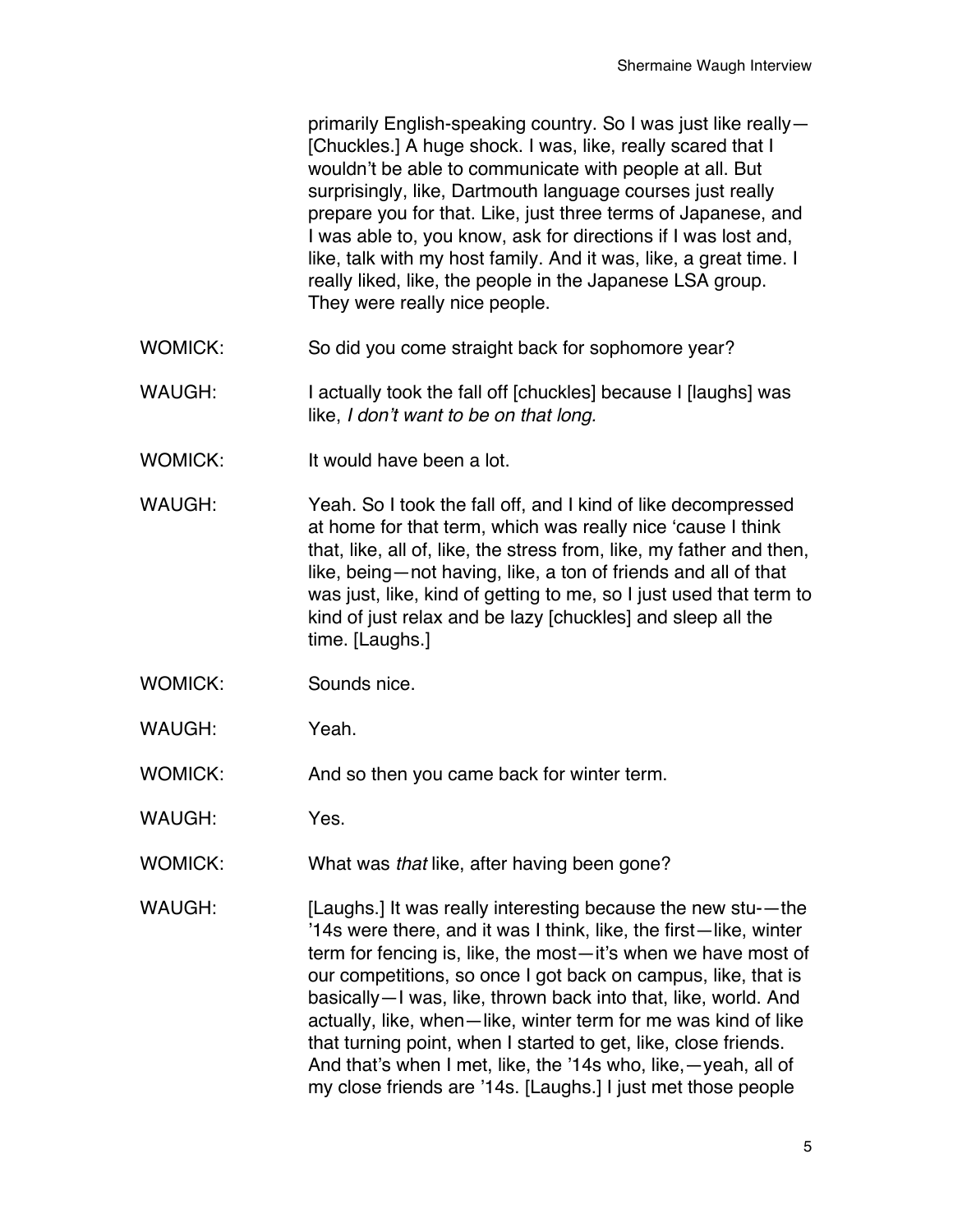there, and I think that really kind of changed my—just my Dartmouth experience.

I think before, it was primarily, like, just a very lonely, like, bymyself existence, and then winter term it kind of changed, and I was able to, like, reach out to more people.

WOMICK: Mm-hm. Did you find that coming back sophomore year after a lot of people had gone through rush, that that changed anything about being at Dartmouth for you?

WAUGH: It kind of did. Before, like, freshman year I would talk to, like, upperclassmen about rush, and it seemed like something that you just do. Like, you know, you're here. You go through your freshman year and then just, like, naturally the next year you just rush. You just do it. [Laughs.] And I was, like, prepared to, like, go through that process.

> But then for,—I don't know, somewhere along the line I was just, like, *You know, do I really wanna do this? Do I really wanna, like, have to—I don't have, like, a lot of disposable income, so do I really want to have to, like, pay dues, to, like, hang out?* And I'm not, like, a huge party person either, so I didn't know if that was what I wanted to do with my time.

> And then when I came back, I'm, like, *I have fencing, and it's something I enjoy, and I've met friends through it, so I don't think I need a sorority.* So—

- WOMICK: Basically a friend group that you pay for.
- WAUGH: Right. [Laughter.] I was, like, *You know, I'd just rather save my money.*
- WOMICK: Yeah.
- WAUGH: [Laughs.]
- WOMICK: Yeah.

What about the rest of sophomore year? Because you were here for spring and summer, then?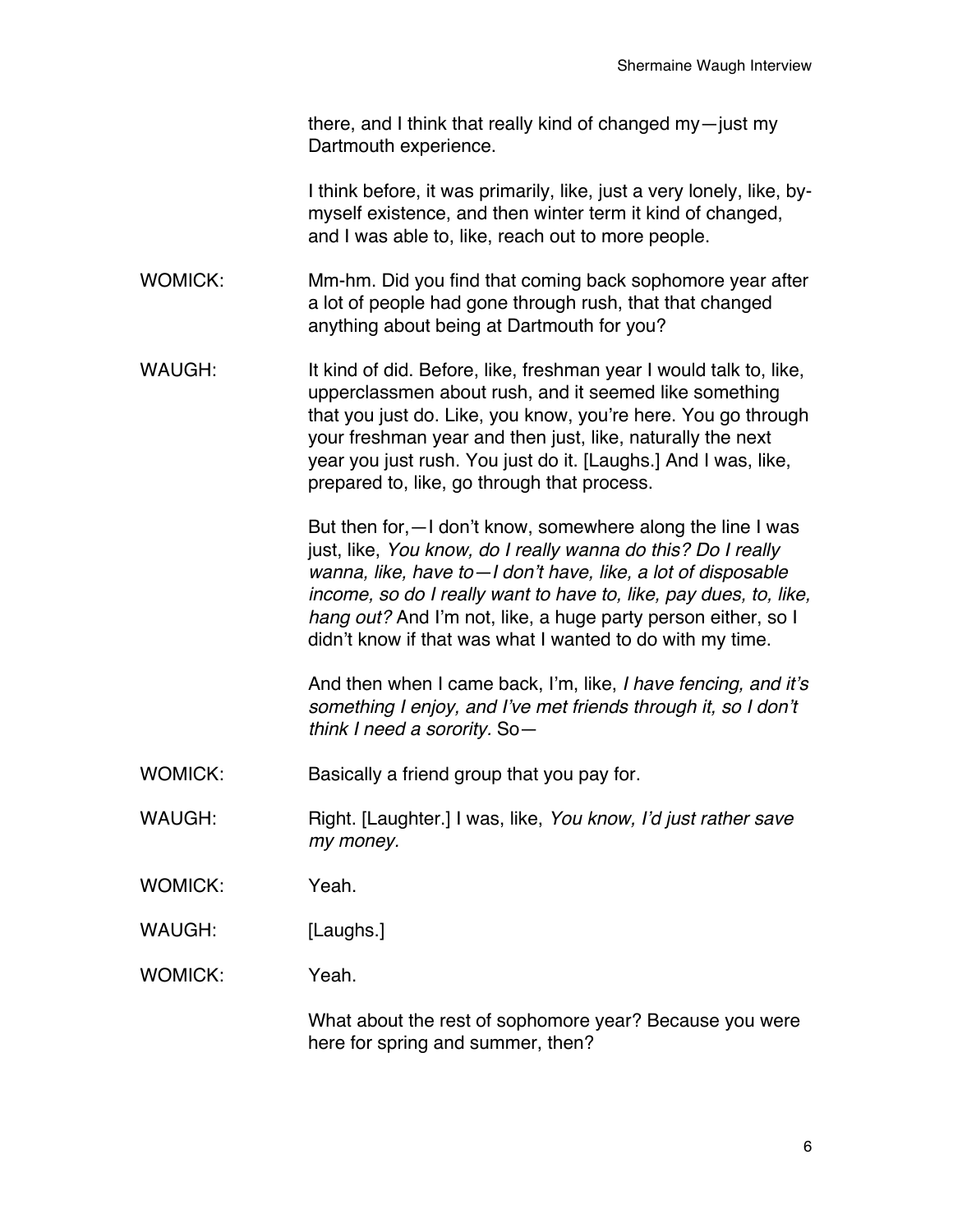WAUGH: Yeah. What *was* that like? [Laughs.] I feel like, *What have I done with my life at Dartmouth? I can't even remember it.*

> I guess it just was, like, a lot of—oh. No, it wasn't. That was junior year. [Laughs.]

WOMICK: [Laughs.]

WAUGH: Yeah, I quess, like, sophomore year was just, like, the year of, like, doing—throwing myself into my work and jus', like, fencing. I think it was just, like, fencing and school work. And that was my life. [Chuckles.] And then slowly I became, like, more friend-centered. It wasn't until junior year that I was, like, going out, which I hadn't really done before?

- WOMICK: Mm-hm.
- WAUGH: Yeah. So I was, like, a boring person sophomore year. [Laughs.]
- WOMICK: Were there any professors that particularly stood out to you during that time?
- WAUGH: Because I was still taking a lot of Japanese courses, my Japanese professor, [Ikuko] Watanabe Sensei was just, like, amazing. [Chuckles.] She's just, like, really animated and really fun. But at the same time, she's, like, always there for you. She was always, like, "Oh, if you need any extra help, like, just come to my office." And, like, any time. And then, like, if you're in her office, she'd be, like, "Oh, are you okay?" Like, just, like,—like, wellness. Like, not, like, "Oh, are you doing okay in the class?" And I thought that was, like, really helpful?

WOMICK: Mm-hm.

- WAUGH: I'll always remember her because of that. [Laughs.]
- WOMICK: Yeah, that's a very special thing to have in a professor.
- WAUGH: Yeah.
- WOMICK: So then what about junior year?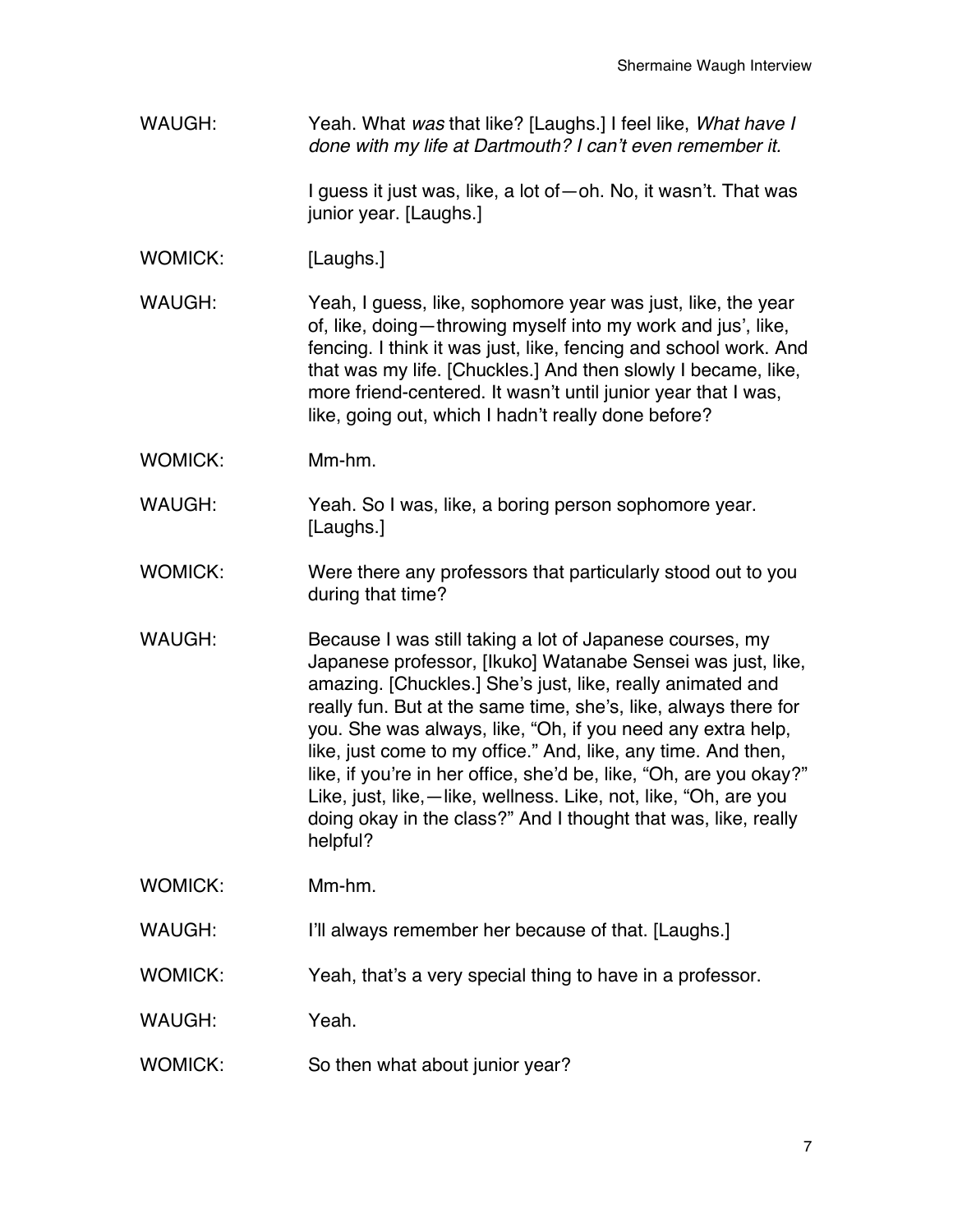- WAUGH: Junior year, I was, like, really close to those '14s that I talked about from fencing.
- WOMICK: Mm-hm.

WAUGH: And so we started hanging out together and, like, cooking meals together and then just, like, going out to, like, fraternities together. And then that's when I had—I guess in freshman year on my Japanese LSA is when I, like, had the experience of, like,—I'd had alcohol before—like, wine and stuff at home, like, with my family. But, like, not, like, drinking, drinking! Like, a lot of drinking. And that was in Japan. That was my first experience with that.

> And then junior year, I had that experience, like, in the fraternities, so, waiting for people to, like, pour you a beer or, like, whatever, and then having to ask people to, like, do this, and then trying to get on table and standing around, and then being—you know, whether or not you get on table is based on, like, whether somebody, like, likes the way you look or whatever or, like, wants to talk to you. And it was just, like,—seeing it first hand kind of made me glad that I didn't join the sororities just because I didn't want to—for me personally, I didn't want to be involved in that. But it was nice hanging out with my friends and just having something to do at night.

- WOMICK: Yeah.
- WAUGH: Yeah.
- WOMICK: So you found that you were able to still go out and enjoy some parts of the Greek system even though you weren't actually affiliated with it?
- WAUGH: Right. I think—I guess most of the parts that I mostly enjoyed were drinking with my friends beforehand, before actually going out [chuckles], and then you would just, like, kind of wander around and just talk and be silly, and then afterwards just, like, go to Collis and be really drunk and, like—
- WOMICK: [Laughs.]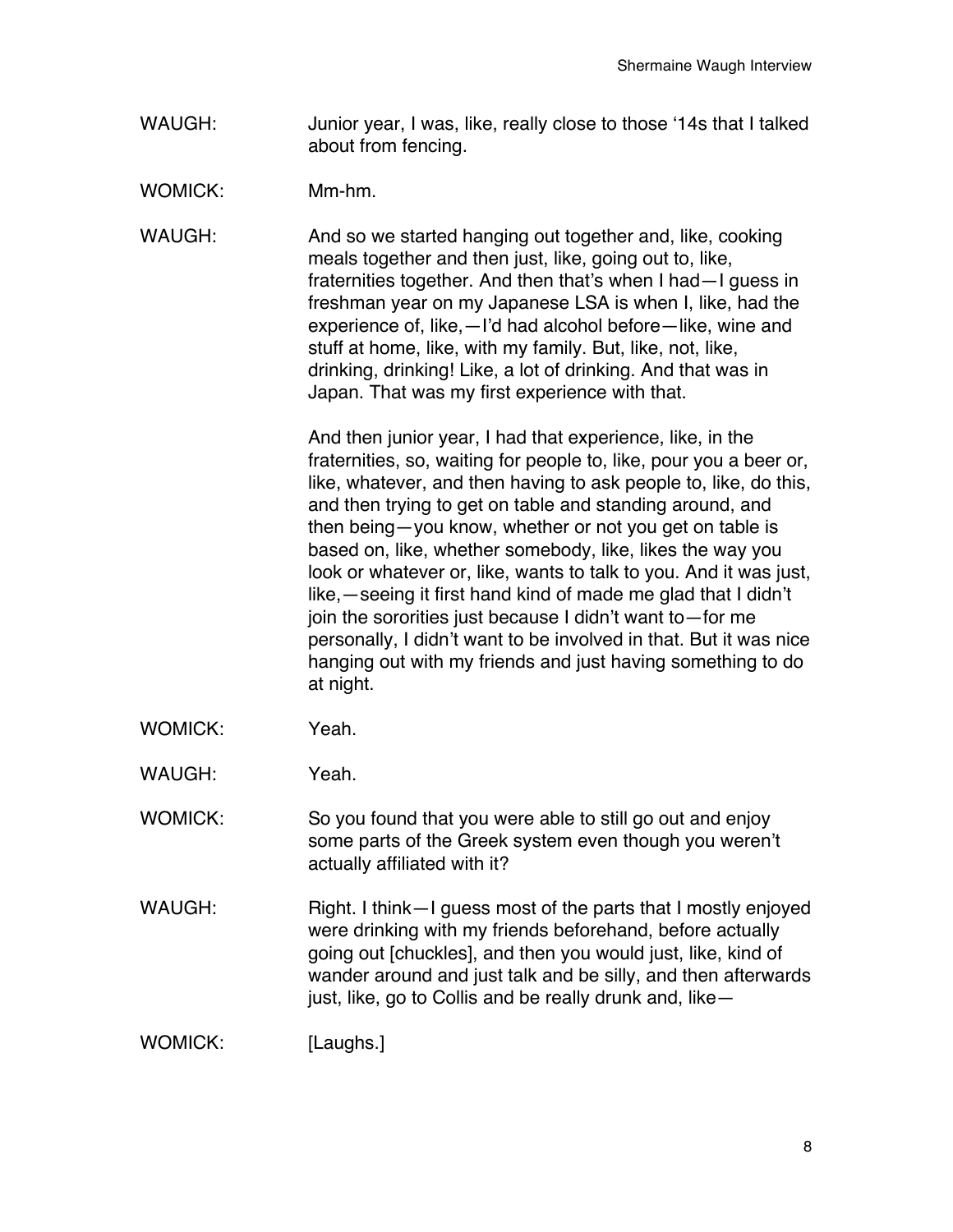- WAUGH: —eat random food [laughs] that was just—we shouldn't be eating. So it was kind of—it wasn't really—I guess we had, like, funny experiences in, like, different Greek houses, but it was more, like, outside of the realm of that spectrum. Like, our fun while we were drinking or whatever, partying, didn't always happen, like, within, like, a certain house or anything.
- WOMICK: Were the people you were hanging out with affiliated, any of them?
- WAUGH: Yeah, actually. [Laughs.] Like, both of my best friends are affiliated, but it's int'resting because neither of them, like, really, like, spend a lot of time with their house, so, like, they're people [chuckles] just who are affiliated by name but, like, are mostly, like,—they don't really go to a lot of 'tails functions or, like, a lot of the—not people that are always, like, takin' pictures together, like, doin' [laughter] that kind of thing. So I don't think they feel, like, they're, like, really, like, sisters. But, you know, it's like a friend group that they occasionally do stuff with.
- WOMICK: Yeah. I think that's how it is for a lot of people.
- WAUGH: Yeah.
- WOMICK: If you look at the official rosters for the houses, you know, so many people!
- WAUGH: Right, and then just a small group that actually [chuckles] do, like, all, like, the extreme hanging out all the time.
- WOMICK: Yeah.

So moving into senior year.

WAUGH: Mmm. I thought that, like, —ugh. I think beginning of the senior year I was kind of like, *Oh, I really don't wanna leave*. Like, because—I think it's because it had taken me so long, I guess, in comparison to most people to, like, develop, like, a strong friend base, I just was, like, *Oh, I don't wanna leave them*. And they're, like, '14s, so they're gonna be here, and I have to go away. So that was hard for me.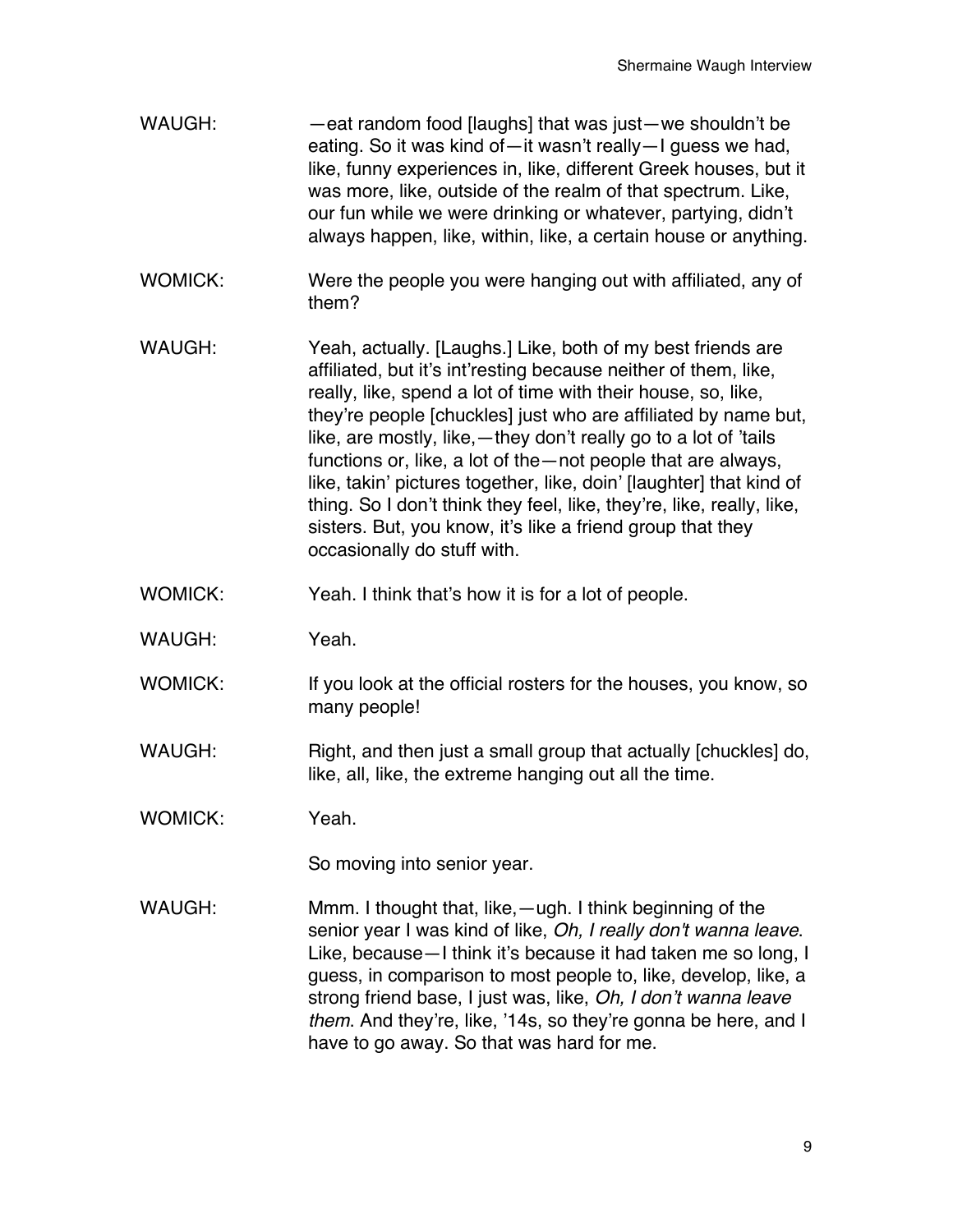But then, like, towards the end of senior year is when it started getting stressful for me. [Whispers] Darnit. Sorry. [Voice cracks with emotion.] I'm getting, like, emotional for no reason. [Pause.]

Okay. I just, like, always have a problem with—it's, like, I'm not sad or anything, but, like, just, like, talking about some certain things just makes me emotional. I just, like…always kind of had, like, a problem with just, like, social anxiety and just, like, being depressed, so that was something that I, like, dealt with throughout my Dartmouth career, but senior year it just got really awful because of, like, that impending sense of, you know, not really knowing what to do with your life and then leaving people who I really loved.

So that was, like, a really difficult time. And I just remember spending, like,—I don't know, there was, like, maybe two or three weeks where I would just, like, be in my room, and I would just, like, leave, like, my room for, like, maybe, like, an hour [chuckles] every day, and the rest of it would just be, like, lying in bed and just, like, doing nothing [chuckles] because I just—I don't know, just, like, felt that I couldn't do anything. And that was, like, the worst that I thought, like, my depression had gotten.

And at that point, like, one of my best friends was away. She was doing an internship, and the other—she was still on campus, but it's kind of hard to, like, figure out how to talk to somebody about that, even if they're, like, really close to you, 'cause it's kind of like, you know, how do you explain? "Oh, I'm just, like, really sad. I don't know what to do." [Laughs.] So that was, like, really weird, senior year.

And I think the last few months, I just wanted it to be over with so I could go home and, like, be—just trying to, like, normalize myself or something. [Chuckles.] So I think it was good that I was able to come back, but I kind of don't want that experience to repeat itself because I'm—I mean, obviously everybody has to, like, move on from, like, a certain stage in their life, and I just think that in particular I have a lot of—I just have a hard time doing that because I kind of always want things to stay the same. [Chuckles.] Yeah.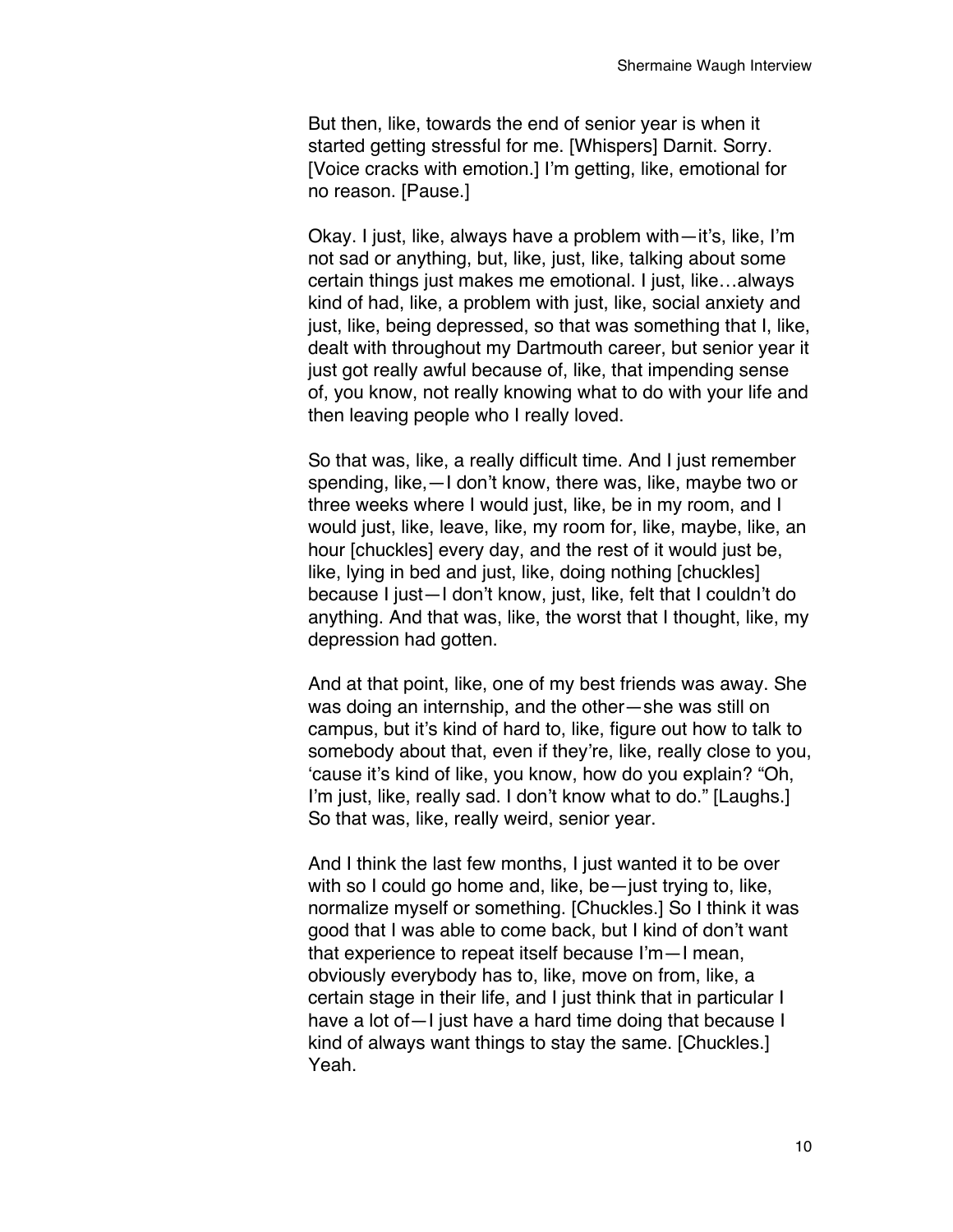WOMICK: Yeah. But you got to stay here.

WAUGH: Yeah, I did. [Laughter.] So, like, this has been a great opportunity for me because one of my friends is on for the summer as well, so we can hang out a lot, so that's really great. Yeah, thinking back, I guess, like, senior year for me was just, like,—it feels like such a big blur because I was just, like, trying to, like, power through everything and just—I just had, like—I don't know. It seemed like everybody else was, like, pretty set on what they were going to do after graduation, and I was still, like, really, like, kind of scrambling and, like, not really knowing. [Chuckles.]

> And it seems like if you weren't going into a job, then you were going to grad school. And I was, like, *Okay, fine, I'll go to grad school, but I don't even know what I want to go to grad school for.* [Laughs.] I was an English major, and it just seemed like I didn't want to go to grad school for, like, more English. I think, *What am I gonna do?* [Laughs.] Like, more English.

I didn't want to teach, and I initially wanted to go into, like, journalism, like, before I came to Dartmouth. But then I decided, *No, I don't want to do that anymore.* [Chuckles.] So, yeah, it was just, like, really confusing and, like, scary and just, like, everything was happening all at once, and I didn't know, like, what to do with all those feelings.

WOMICK: Yeah. So how did you wind up working at Rauner?

WAUGH: When I was an undergrad here, I started working at the cataloguing and metadata part of the library in Baker-Berry, sophomore year, I believe. And I just—I don't know, it's, like, really menial data entry kind of work, but I found that I really enjoyed it, and so I was, like, *You know,*—

> And I also—before Dartmouth, I had experience, like, working in libraries, or whatever, volunteering, and I enjoyed it, but I never considered it, like, seriously as a career because, like, *Oh, that's what other people do when they don't know,*—[Laughs.] Like, it's not what you do when you come to, like, an Ivy League school. You have to, like, become, like, a lawyer or a doctor or something 'cause you went to [chuckles] Dartmouth. That's what you do.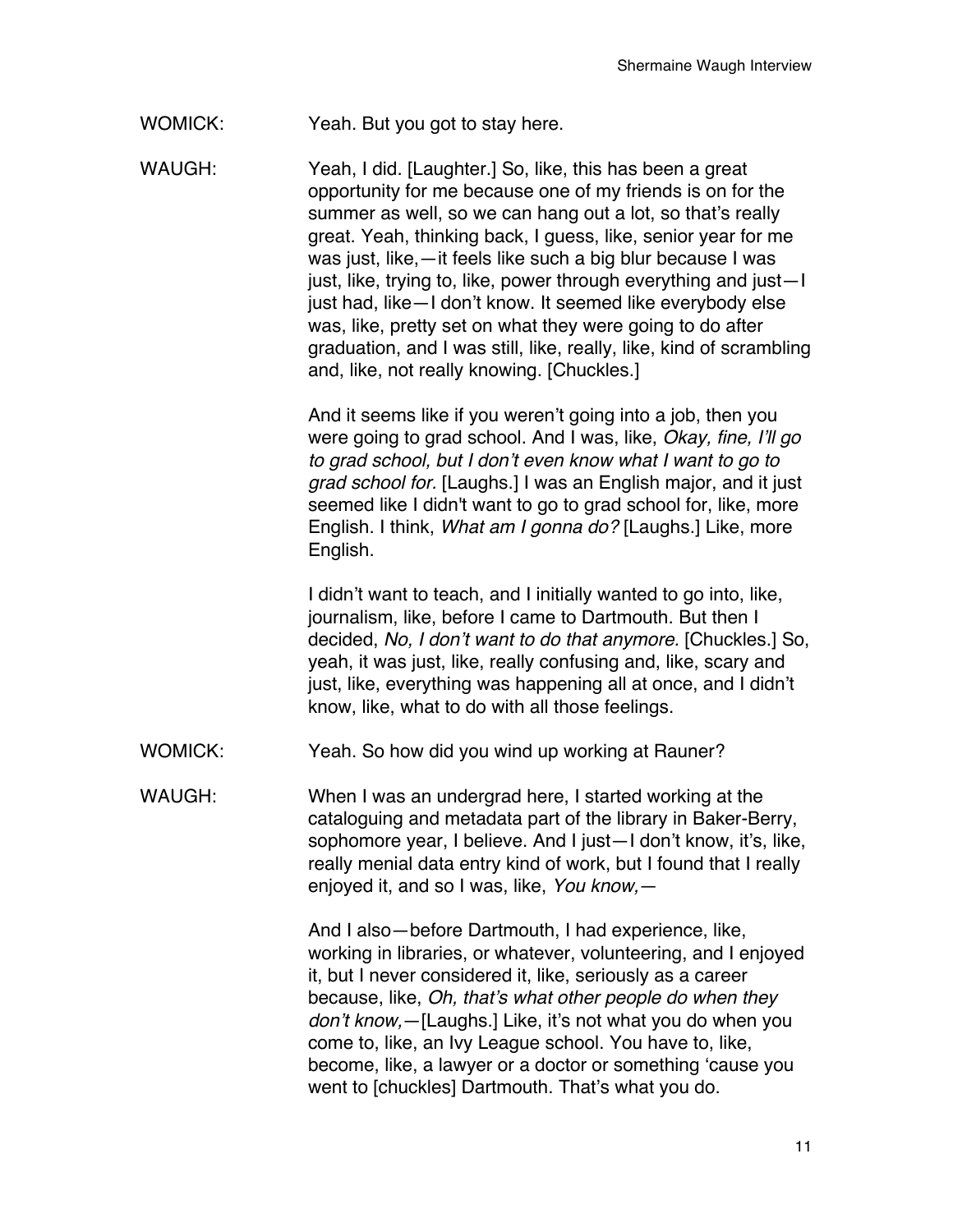So I never really seriously considered it until I think I just, like, took a look at my life and was, like, *You know, I don't want to waste, like, my time doing something that I don't, like, have a passion for.* And I really like writing, I really like books and libraries, so I was, like, *You know, why not? Why not just, like, take that opportunity, like, to work in Rauner in Special Collections and start, like, a career path in working in libraries? Like, why not do that? Like, who cares if other people are doing other things? Like, it's about what makes each individual happy.*

- WOMICK: Yeah. And so you're here for the next year.
- WAUGH: Yeah.
- WOMICK: Have you given any thoughts to after that yet?
- WAUGH: I will be going to library school [chuckles], so I guess I'm going to have to take, like, the GREs and everything. [Laughs.]
- WOMICK: After all.
- WAUGH: Yeah. [Laughter.] So I have to, like, think about doing that. But I think that's basically what I'm gonna be doing for the rest of my life. I'm gonna go to library school and then see if I can pursue a career in—maybe in an academic library or a congressional library.
- WOMICK: Very cool.
- WAUGH: Yeah.
- WOMICK: So looking at that, too, how do you think your relationship with Dartmouth will change over time? How do you expect yourself being involved as an alumna?
- WAUGH: [Chuckles.] It's, like,—especially working here now, it's kind of int'resting to see how many, like, alumni come back and they're very excited to, like, show their families, like, certain things about Dartmouth or, like, look up—like, "Oh, this is my picture in, like, the yearbook" and, you know, tell people about, like, how great of an experience they had here.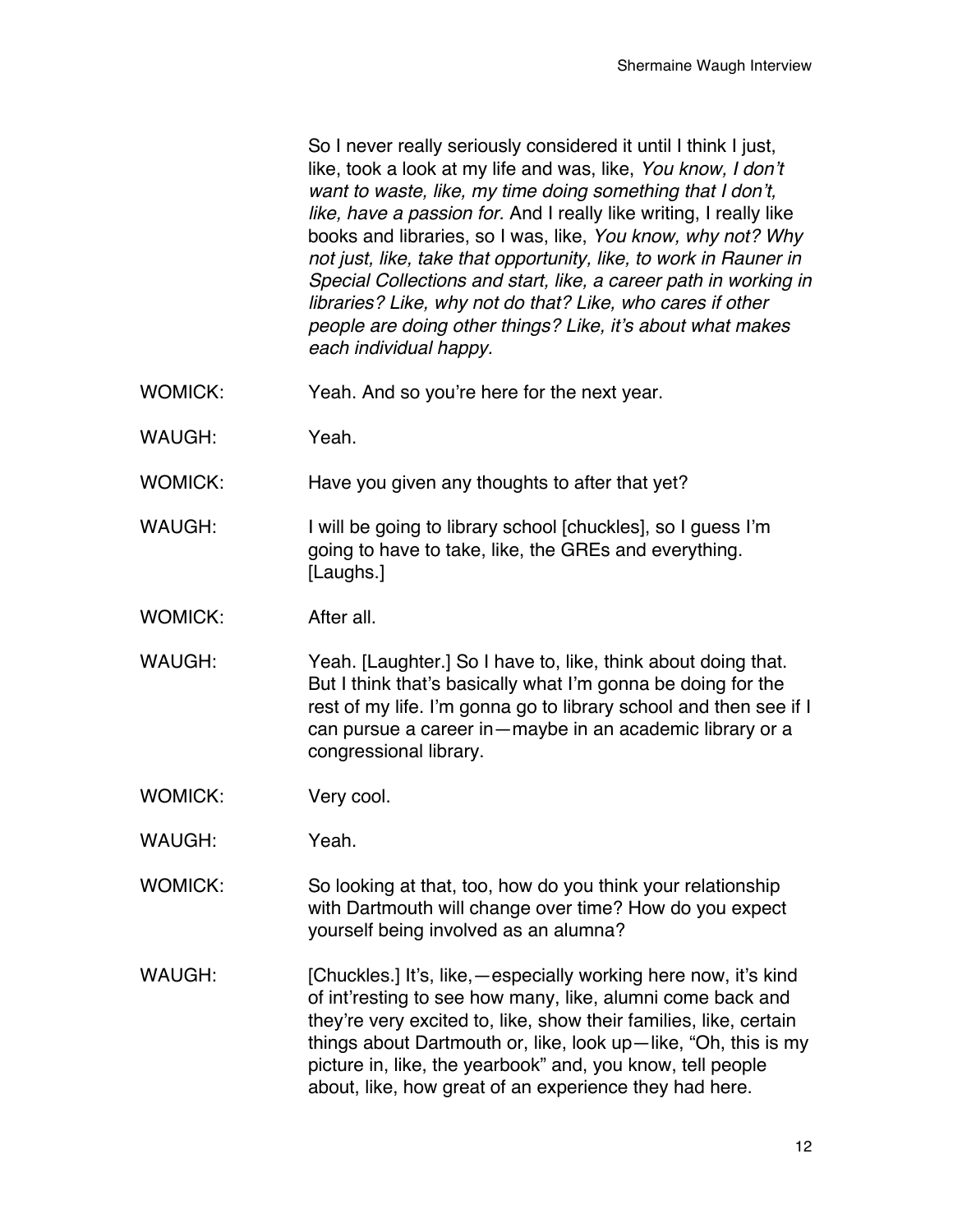But I don't think that—I don't know. For me, I really enjoyed, like, the educational aspect that I got here, and I really appreciate the friendships that I've made here, but I don't think that I would ever, like, say, like, "Dartmouth has been such a wonderful part of my life." You know, I don't think that I'd, like, bring my children back here and be, like, "Oh, my God! This is, like, where I went to school and, like, had so much fun!" I just don't consider it a big—I just didn't consider it like a big positive part of my life here. Not to say that Dartmouth is bad or anything, but I just didn't have, like, that attachment to it that I've seen some other people have.

And so I don't know if I'll be, like, one of those alums who comes back to, like, all of the reunions [chuckles] and, like, drinks so heavily—

- WOMICK: [Laughs.]
- WAUGH: parties with everybody else. I think I'll just, you know, be, like, "Oh, yeah, I went to school there. It was nice." [Chuckles.] That's about it.
- WOMICK: Do you think there are certain types of people that have an easier time having a really great Dartmouth experience and feeling like they fit in?
- WAUGH: I definitely think that, like, obviously, everybody's gonnal have, like, their own challenges, wherever they are. And no doubt, like, other people are probably experiencing, like, the same kinds of, like, feelings of, like, depression, anxiety that I have. But I do think that there are probably people who are more used to the sort, like,—hmm. I don't know how I wanna say this. [Laughs.]

There are probably, like, some students who are able to, like, fit in with the Dartmouth culture more than others. I do think that it's kind of—you know, you do have students from all backgrounds, but largely it's kind of, like, an affluent primarily, Caucasian [laughs] school—like, culture. And I think that there are obviously some people who are going to be more used to that and blend in and be able to just, like, interact with the rest of that culture easily, whereas people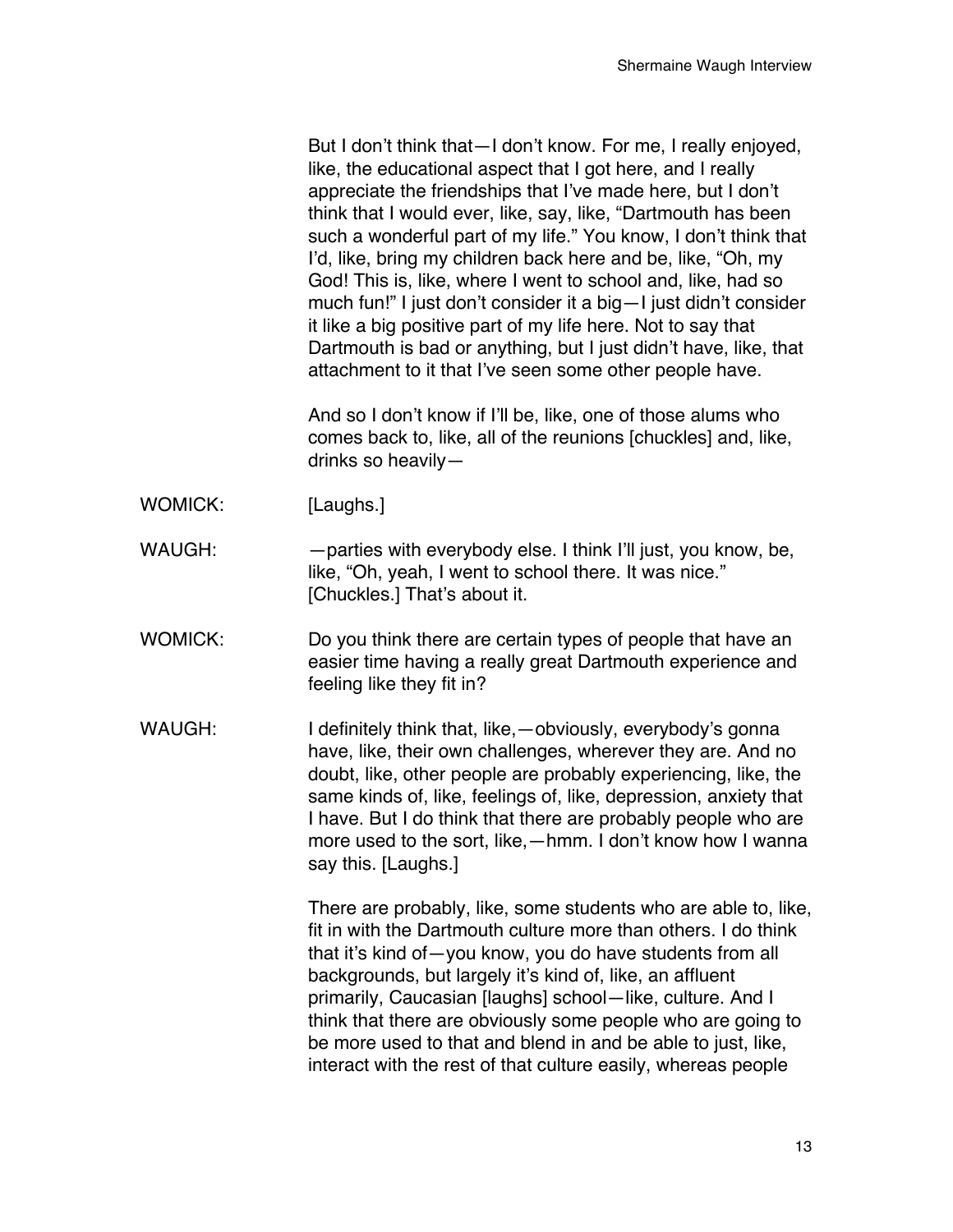who are not familiar with that are probably gonna have a hard time.

|                | And I think for me, that was probably one of my challenges.<br>Like, I went to, like, middle school, elementary school, high<br>school with, like, - they were all primarily white high schools,<br>but here it just felt like kind of, like, more overwhelming, and<br>the fact that everybody-even though, like, those schools<br>that I went to before were primarily white, I felt like<br>everybody had, like, differing levels of, like, financial, like-<br>you know, whatever. They all had, like, their-other people<br>had economic hardships, and other people just, like, had an<br>ease with, like, money and whatever. |
|----------------|--------------------------------------------------------------------------------------------------------------------------------------------------------------------------------------------------------------------------------------------------------------------------------------------------------------------------------------------------------------------------------------------------------------------------------------------------------------------------------------------------------------------------------------------------------------------------------------------------------------------------------------|
|                | But I feel like here, a lot of it was, like, a majority of people<br>who don't have a lot of trouble with, like, financial things, so<br>that was also, like, overwhelming for me and, like, dealing<br>with that.                                                                                                                                                                                                                                                                                                                                                                                                                   |
| <b>WOMICK:</b> | Yeah.                                                                                                                                                                                                                                                                                                                                                                                                                                                                                                                                                                                                                                |
|                | So there's been a lot of talk - I mean, you know, there was,<br>like, the Dimensions stuff-                                                                                                                                                                                                                                                                                                                                                                                                                                                                                                                                          |
| WAUGH:         | [Laughs.]                                                                                                                                                                                                                                                                                                                                                                                                                                                                                                                                                                                                                            |
| <b>WOMICK:</b> | And everything else surrounding that. But how would you<br>say that not being Caucasian and not being a man and not<br>being affluent has affected your time at Dartmouth?<br>Specifically or just, you know, broad strokes.                                                                                                                                                                                                                                                                                                                                                                                                         |
| <b>WAUGH:</b>  | I, like, will always remember this, like, coming - Oh, sorry!<br>Sorry. [Answers phone. Conversation not transcribed from<br>26:08 to 27:30.] [Call drops.] Ok, anyway. [Chuckles.]                                                                                                                                                                                                                                                                                                                                                                                                                                                  |
| WOMICK:        | Do you need to call back? It's fine.                                                                                                                                                                                                                                                                                                                                                                                                                                                                                                                                                                                                 |
| WAUGH:         | Sorry. [Laughs.] [Calls back. Conversation not transcribed<br>from 27:38 to 28:44]. Sorry. I'm, like, having a car from home<br>coming, so-yeah. [Laughs.]                                                                                                                                                                                                                                                                                                                                                                                                                                                                           |
| <b>WOMICK:</b> | Cool. Not a problem.                                                                                                                                                                                                                                                                                                                                                                                                                                                                                                                                                                                                                 |
|                | So I think-                                                                                                                                                                                                                                                                                                                                                                                                                                                                                                                                                                                                                          |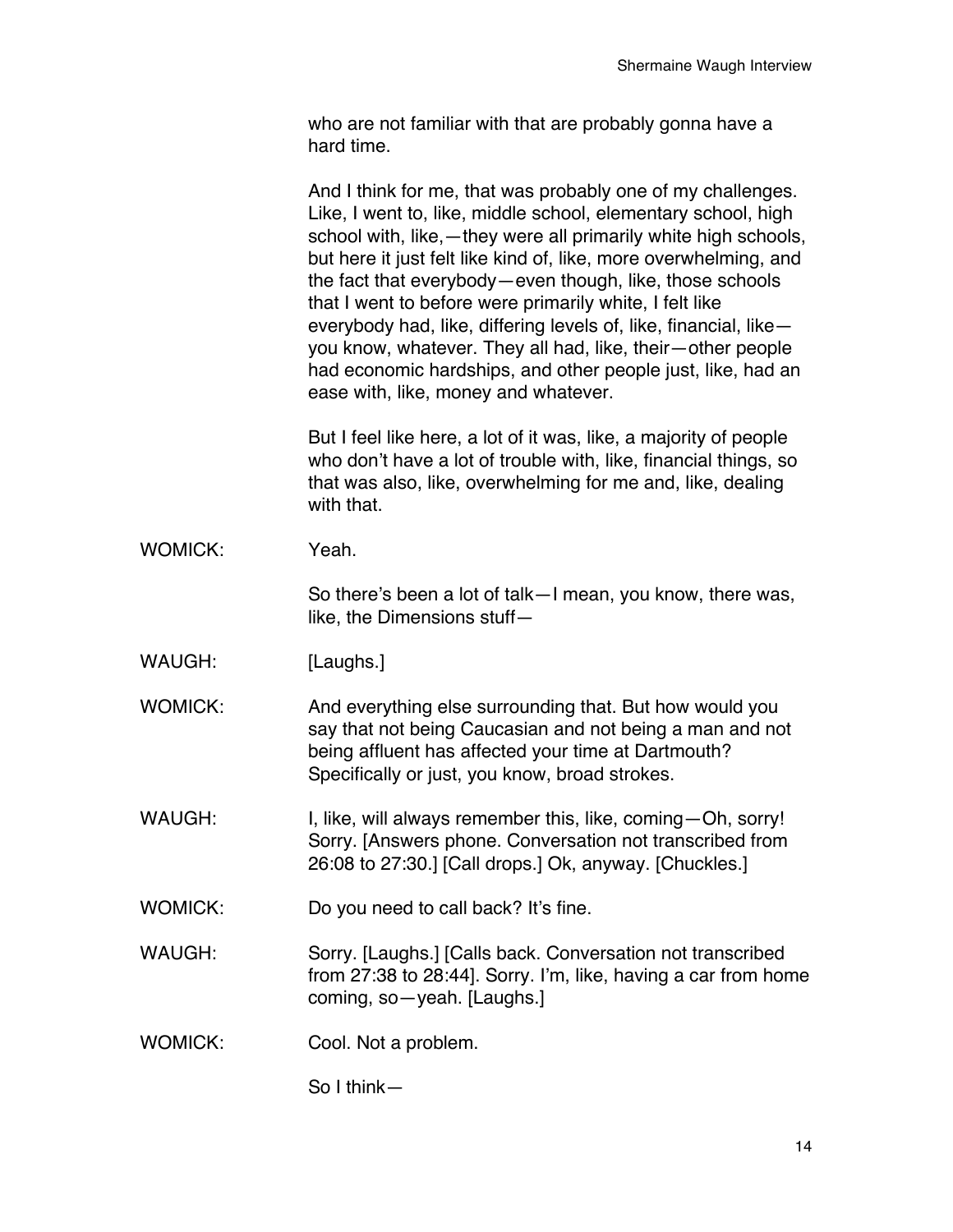WAUGH: What was I saying?

WOMICK: Yeah, about how, being *you*,—

WAUGH: [Laughs.]

WOMICK: —has worked out at Dartmouth.

WAUGH: Yeah. I always, like, kind of tell this, like, story of, like, there was one time when I was, like, coming from Collis, just minding my own business, and there was, like, this middleaged, like, white woman who was, like, coming across the Green, and it seemed like she was, like, touring Dartmouth or something. Maybe, like, her child was going to come here. And she asked me for directions to some place, and I was, like, "Oh, you know, it's, like, just right over there." And then she kind of, like, stops me, and is, like, "So"—you know, just kind of like started talking about the school but then was, like, "Um, yeah, so I was kind of worried—like, I'm a teacher, and I was kind of worried about, like, my son or daughter coming here because it seems like, very, like,—like an affluent, like, you know, area."

> And I was, like, "Yeah, it kind of is." And she's, like, "Well, how do you feel as, like, somebody who's, like, from, like, a lower, like, income—like, background?" You know? [Laughter.] "Like, how do *you* feel about that? Like, how do you feel you fit in?" And I was just kind of, like,—it just, like, took me by surprise that, like, she would just assume that I'm from, like, a lower-income background, like, knowing nothing about me, just assuming. [Laughs.]

And, yeah, I was just kind of like, you know,—I didn't correct her, but I just, like, "There are people who I—I have friends with people who have more money and people who have, like, less money," and I said that, "You know, I still felt like I had a good time." But I, like, will always remember that [chuckles] as, like, something that totally stuck out with me.

WOMICK: Wow!

WAUGH: Yeah. [Laughs.] It was, like, just because I was black, she assumed [chuckles] that I couldn't be one of those people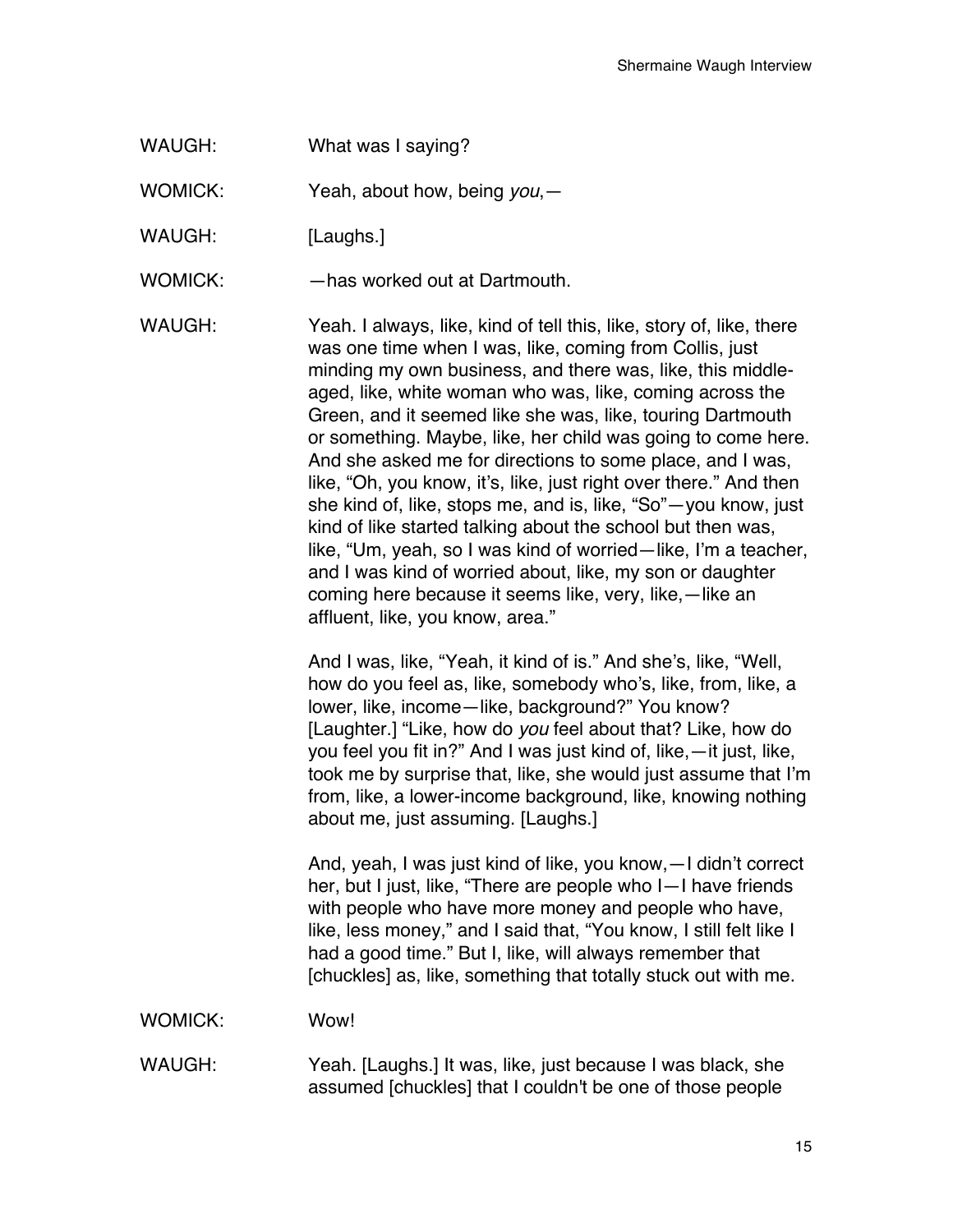who, you know, came from money. And I feel like that was kind of like a blatant experience, but I feel like there's been, like,—been, like, little things about just—I don't know, just, like, little instances of hanging out with people who might have more money than I do so they're able to do more things, like go out to dinner more often than I am. And it's never been a lot of, like, overt situations of, like, people calling out, like, "Oh, hey, you're poor" [laughter] and whatnot, but, you know, just, like, little everyday things that kind of, like, get under your skin, like the more that they happen.

WOMICK: Mm-hm.

WAUGH: It was the same thing with, like, racial issues, like going to a fraternity with my friend who is Asian. Like, we went to some frat, and we were just sitting, eating their food, just hanging out [laughs] and somebody came in and, like, started speaking Chinese to her, and was like, "Oh, did I say that right?" and whatnot. You know, c'mon! [Laughter.] And it was just, like, little things like that happened, like, all the time and, you know, kind of made me frustrated with Dartmouth. Like,—yeah.

> And, of course, like, using BoredatBaker. Like, stuff like that happens a lot just because it's a small group and, like, those instances kind of like pop out, and it can be frustrating, even though, like, I try not to take that stuff, like, too seriously. But I think that—especially after, like, the Dimensions protests and just seeing, like, people being just very over-the-top angry about—about just other students expressing their discontent with the school and, like, their own personal experiences.

And I understand, like, loving Dartmouth and wanting to you don't want to have—if it hasn't been your experience, obviously you want to say, like, you know, "Oh, it's not like that," you know. But I think that made me, like, very aware of, like, how—just how some people sort of—I'm trying to, like, choose my words carefully. [Laughs.] I guess, like, some people just, like, really delude themselves into, like, believing that because their experience has been positive, that is what the campus experience is and if you do not subscribe to that experience, then you are a dissenter and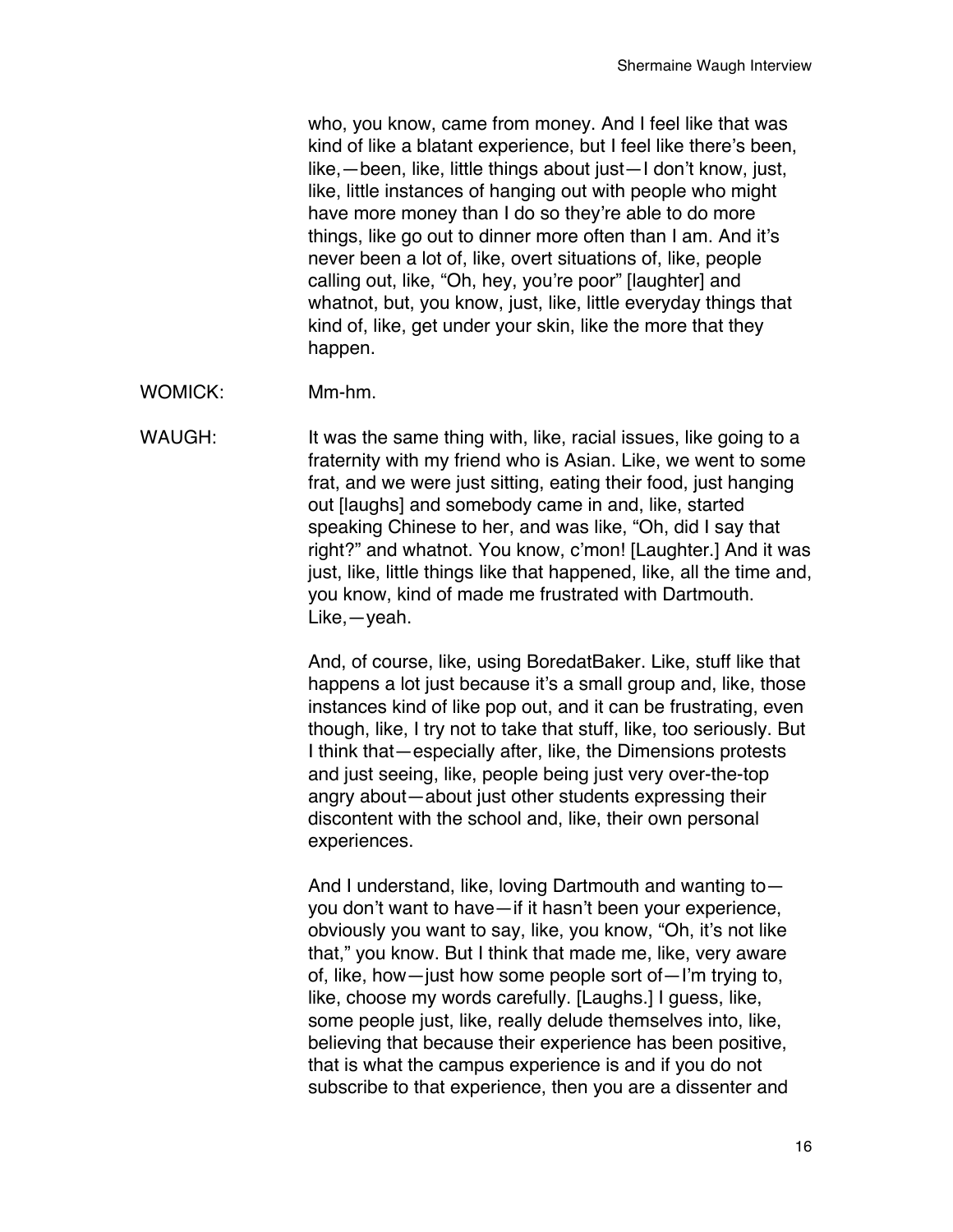you are really trying to bring the college down, and [chuckles]—that's, just, like, very—that was really kind of, like, shocking to me and, like, kind of left, like, a bad taste in my mouth under that whole thing.

- WOMICK: But they're devaluing our diplomas!
- WAUGH: Yeah. [Laughs.]
- WOMICK: [Laughs.]
- WAUGH: But I kept hearing that. And I was just, like, *Really?* [Laughter.]
- WOMICK: Yeah.
- WAUGH: I think that—you know, that response is what shocked me the most and let me be very sad [chuckles] that I, like, went to school with people who honestly believed that and thought that they were, you know, doing something good by trying to silence other people.
- WOMICK: Mm-hm. Yeah.

So how would you say that the Dartmouth community has changed, if it has, during your time here?

- WAUGH: I guess because I haven't been—I just had, like, a very small, like, part [chuckles] in, like, the community, and I just don't really—I haven't *felt* any changes on campus. Yeah. I feel like everything is—I think it would be kind of stupid to say everything is exactly the same, but I just haven't felt, like, any waves in, like, campus climate or anything like that.
- WOMICK: Mm-hm. Nothing big.
- WAUGH: No.
- WOMICK: What about you? How do you think being at Dartmouth has changed you?
- WAUGH: I think it's made me very aware of my own—my strengths and weaknesses, obviously. Before coming here, I was always kind of like—because, like, people labeled me as,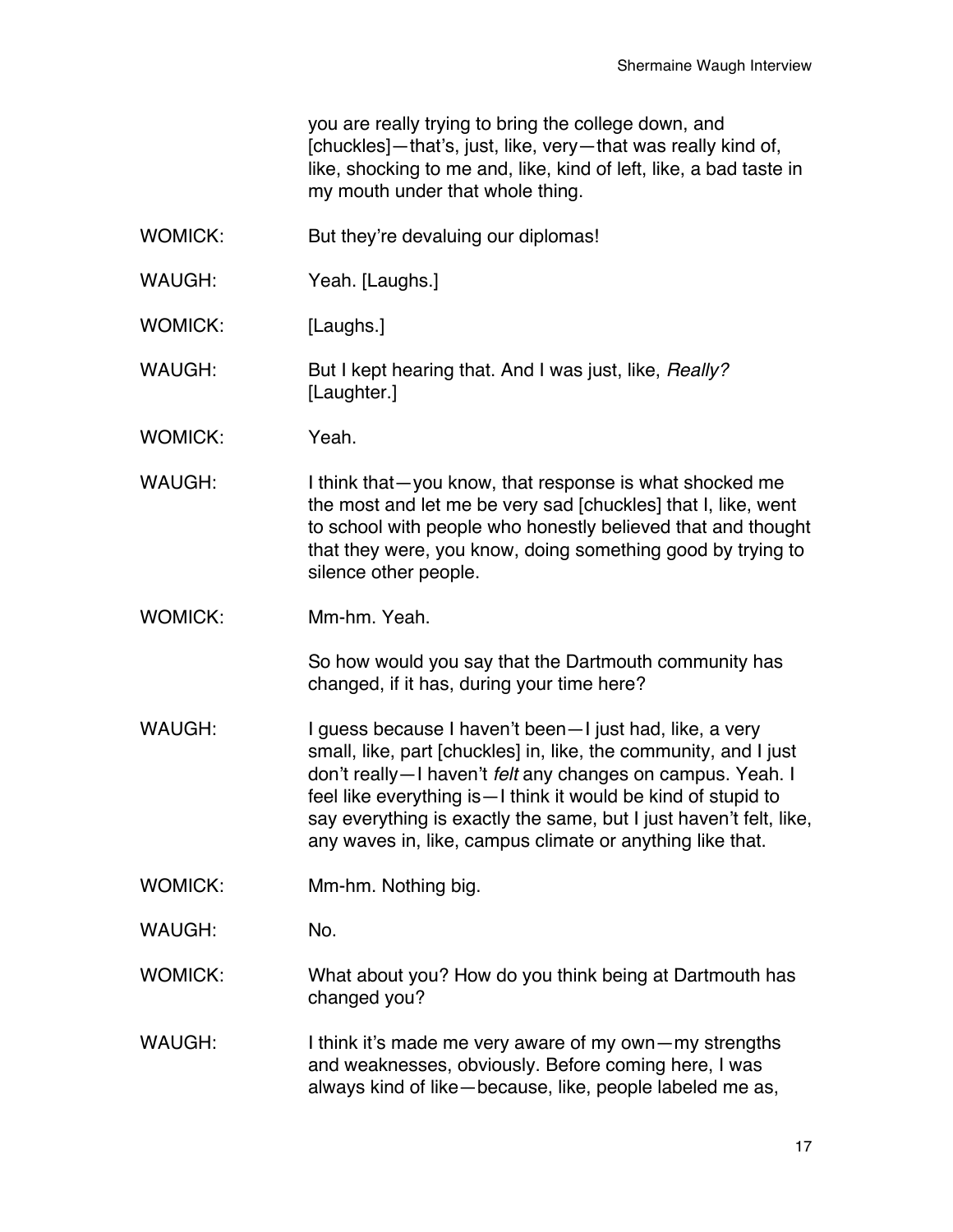like, being very quiet and, like, shy and everything, I was always, like, *You know, that's just me. Like, that's just what everybody thinks of me, so that's what I am.* And I think just, like,—just kind of like—[Sighs. Laughs.] Going through, like, the hard parts of my experience and using counseling at one point and just kind of talking it out with somebody, like, made me realize that it's, like, I'm not just, like, this label of, you know, somebody who doesn't speak, and, like, I'm more than that, and if I push myself I can be more than that. And I think I just limited myself before then, so I think Dartmouth changed me in that way. And it just made me aware of these—[Sighs.]—I don't want say problems because they're not problems; like, everybody, like, deals with these kinds of things. But it just, like, made me very aware of, like, my emotions and how to deal with it, so I think that was a good thing. [Laughs.]

- WOMICK: And you think it's been a supportive environment for that?
- WAUGH: Initially, like, when I first, like, went to see, like, Dartmouth counseling, I thought it was, like, really lame and it didn't help me at all. [Laughs.] I went back again and saw a different counselor, and it was a lot more supportive. And so I guess it's kind of hit or miss.
- WOMICK: Mm-hm.
- WAUGH: It could obviously be a lot better. [Laughs.] It's kind of annoying to see somebody and talk to somebody and then be told that, you know, "Oh, well, you're probably gonna have to start paying for this" or, like, whatever. And, like, not being able to afford it, so what do you do? But overall, I think there's been—with Dick's House, like, I've had a good experience—like, a fairly good experience with talking to people about my issues. [Chuckles.]
- WOMICK: Yeah.

So who would you say does make up the Dartmouth community, if there is such a thing?

WAUGH: Yeah. [Laughs.] It's just, like, hard for me to, like, say there's, like, a hu-—I always consider, like, Dartmouth just being, like, a bunch of, like, little—it's like the little relationships you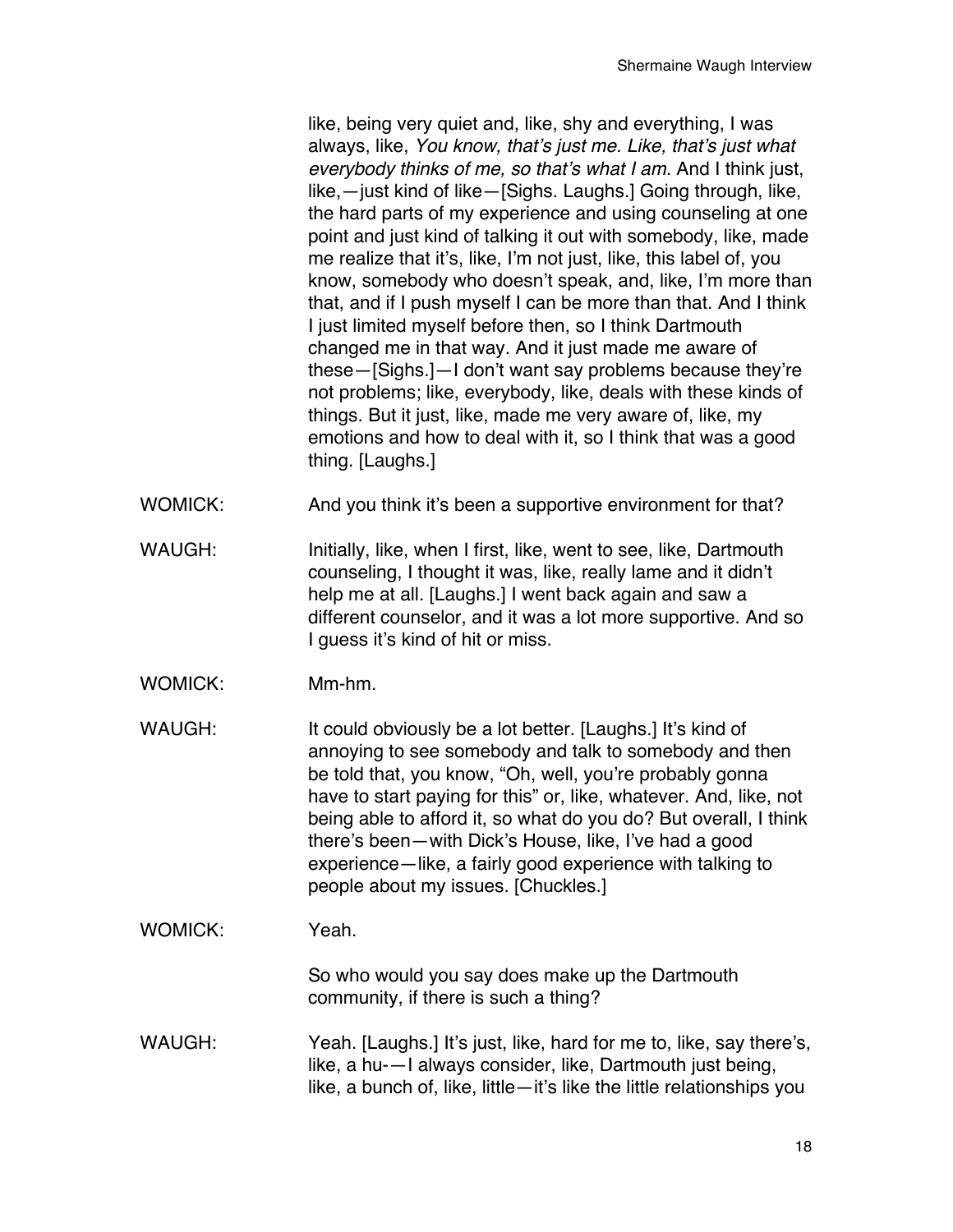build with, like, everybody here. I don't consider it to be, like, a full community of, like, everybody supporting one other. I just don't think that exists here, personally.

And I think that, in life, it's like that as well. Like, you'd like to believe that, you know, you could turn to, like, anybody and, like, have, like, a certain level of support from them, even if you don't really know them. But it's really the relationships that you spend time building with certain people that create your own community, and I think that's what happens on campus—like, whether it's, like, a sports team or an academic team or whatever. Like, you build those little relationships, and that becomes your community.

- WOMICK: Mm-hm. Yeah. And for you that's been fencing?
- WAUGH: Yeah. [Laughs.]
- WOMICK: Do you want to talk about that group some?

WAUGH: Yeah, sure. I'm really not an athletic person at all. [Chuckles.] Like [chuckles], I have, like, really poor hand-eye coordination. Like, I have just, like—every single sport that I've ever done, like, I really sucked at. But when I came here freshman year, I was, like, *Oh, I'm gonna try something different [chuckles] and like go out there—like, put myself out there.* And so I saw this flier for fencing in my Hinman box, and it was, like, *Okay, I'll go to, like, the informational session.* It was just really cool.

> And from there, like, I just never looked back. There was a '10 on the team who—there was one day where they, like, kind of did this, like, "hazing" thing [chuckles], where you have to, like,—there's, like, this really insane, like, long run that you had to do outside, and I was, like, really out of shape, and I was, like, dead last. And I remember she stayed behind, and she ran with me, and she was just really encouraging. And I was, like, *Okay, no matter what, I'm gonna be, like, on her squad.* And I ended up being on her squad. She was just, like, a really supportive person and a really strong female presence on the team.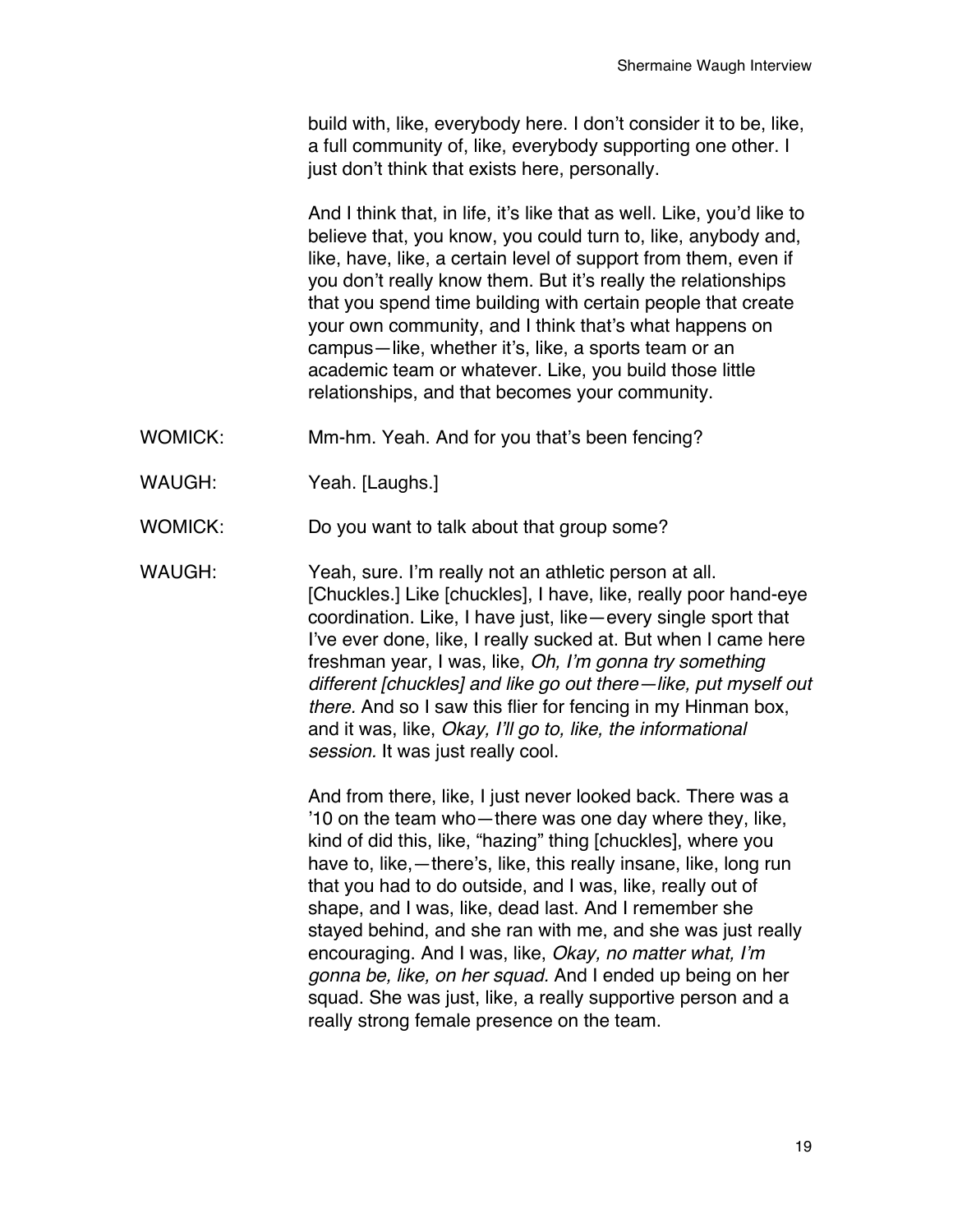And after that, I knew I wanted to be—I wanted to be with her, and I also wanted to be that for incoming people to the team, and I thought that was really important.

Like, as with anything else, like, with the fencing team I've had [chuckles], like, ups and downs, with, like,—you know, new captains come in, and they have, like, a different leadership style that, like, I've not always agreed with, but overall it's been, like, a very supportive environment for, like, tons of different types of people.

Before, it used to be, like, hardly anybody was, like, really affiliated. If they were, it was, like, just a few people, and then it would be, like, a mix of, like, fraternities, sororities and co-eds as well. And now it's kind of like changed, and, like, now the majority of the team is affiliated, and it's just—it seems like—it's very open, and you can be whoever you want to be when you're on the team.

- WOMICK: Yeah. That's cool.
- WAUGH: Yeah.
- WOMICK: You also mentioned BoredatBaker earlier. Would you like to talk about that?
- WAUGH: Sure. I think, yeah, it was—sophomore year is when I started using BoredatBaker. I don't even remember, like, where I heard about it, but I did. [Laughs.] And then I started using it, and for me, like, internet and message boards and things had always been, like, part of my life because being somebody who's not super outgoing, it's really easy to, like, go online and, you know, use that—use the anonymity to be, like, more outgoing in a certain way, so I think BoredatBaker, like, helps me express things that maybe in my day to day I'm not able to, like, talk about.

When I was going through a hard time senior year and, like, before, like, I was able to, like, talk to people online about it, and it was really helpful. So, yeah, I know that it's,—like, on campus it's seen as, like, a very horrible thing [chuckles], but generally I haven't had that experience. Obviously, there are times where I'm, like, *Okay, I have to, like, step away from this right now [laughter] and, like, just take a break for, like, a*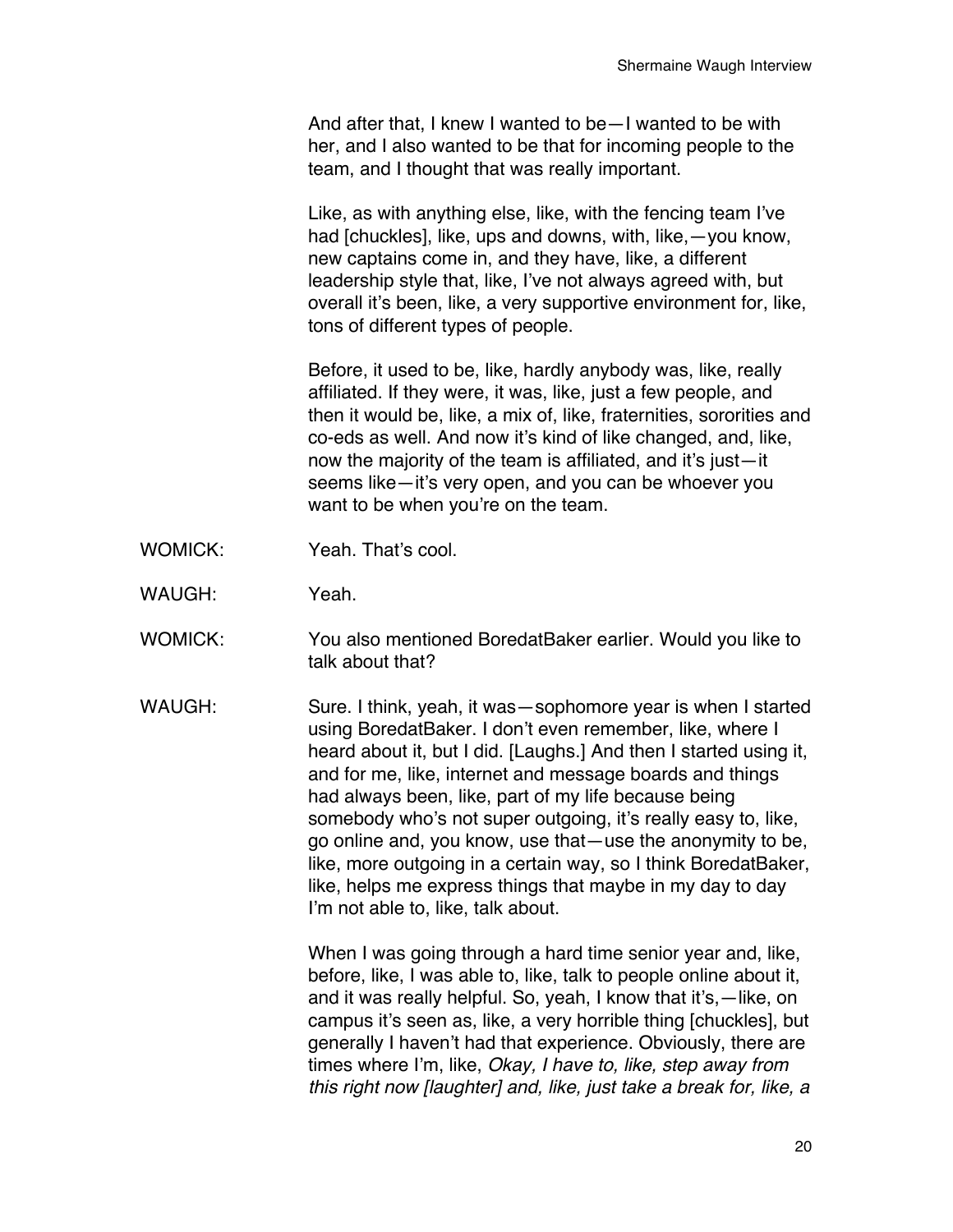*week because I can't deal with it.* But, I don't know, just for me it's been, like, a largely positive experience. Yeah, I've met great people [laughs] through BoredatBaker. [Laughter.]

- WOMICK: How would you describe the BoredatBaker community and how that compares to the Dartmouth community at large?
- WAUGH: I've always seen, like, BoardatBaker as, like, not representative of, like the stereotypical Dartmouth community of, like, you know,—I don't know, I always see BoredatBaker as kind of like—maybe like a fringe element [laughs] of the Dartmouth community. [Laughs.] It just seems like there's more people who are—whereas the Dartmouth community is, like, very—everyone is, like,—like, a majority of the people are affiliated, and they go out all the time, and, you know, they're very athletic and always, like, running outside and blah, blah, blah. And, like, I feel like BoredatBaker is, like, kind of beneath that façade of, like, what should be.

And you see that there are people who are, like,—I feel like most—I had never interacted with people who had been in co-eds before, like really in my day-to-day life, but on BoredatBaker, like, I was able to talk to more people who were in those co-eds and more people who were unaffiliated and just—even with people who *were* affiliated and maybe did have that, like, perfect Dartmouth experience, you see that they are still having the same issues as everybody else on campus.

And it was just like, very nice that without—like, when you're anonymous you're able to, like, say—which can be good or bad [chuckles]—you're able to say, like, what's truly on your mind. And when you're able to do that, I feel like you're able to relate to people better sometimes, because you don't have to put on, like, airs about, like, what's going on.

WOMICK: Mm-hm. Yeah. Pretty cool. That's what I've found to be the case as well.

> I guess, with all of your accumulated Dartmouth wisdom [chuckles], what advice would you give to people who are maybe considering coming to Dartmouth or even already committed to come here but not yet here?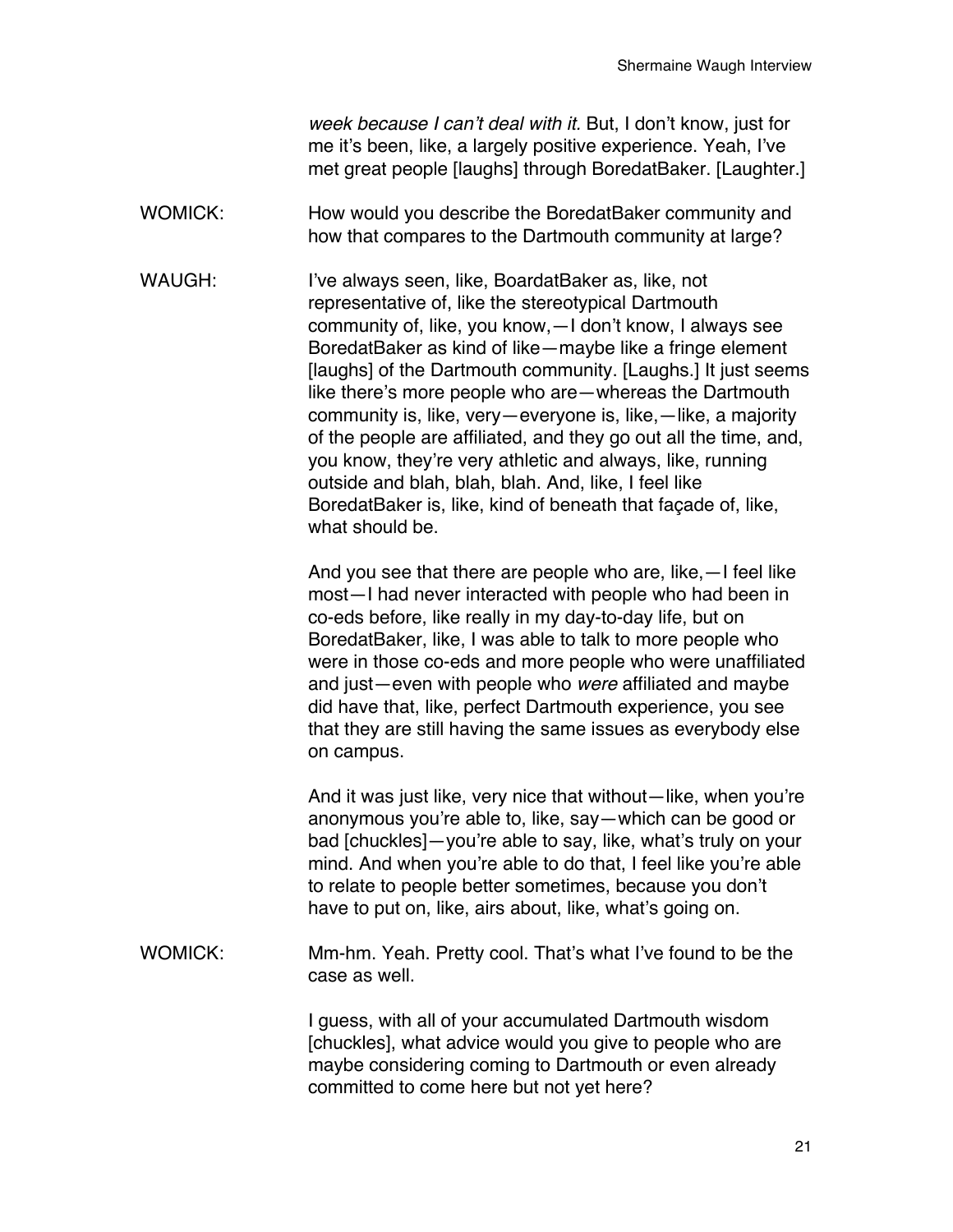WAUGH: I would say 1) don't worry about not knowing what you want to do [chuckles] with your life. And I feel like a lot of people say that, but they come in, and they're, like, *Oh, my God! I have to, like,*—it can be overwhelming with, like, the D-Plan and everything and planning out your schedules, something like, *Okay, this is what I want to do. I'm gonna be, like, premed and, like, plan all my classes.* You really do have a long time to figure out what you want to do, so don't stress out about it, is, like, what I would say.

> And also don't worry about comparing yourself to others. Like, you think—you may think that you're the only person struggling in the class but you're not. [Laughs.] And it's really important not to let yourself get bogged down with, like, negative thoughts and thinking that because—thinking that you're the only one struggling and because you're the only one struggling, you can't reach out because it's gonna make you look stupid. I would say, like, don't be afraid of using all of the resources that are available to you on campus if you *are* having a hard time, and that could be, you know, Academic Skills Center, or it could be, you know, Dick's House counseling. Like, don't be afraid to reach out and do that.

WOMICK: Mm-hm. Terrific.

[Whispers]: Let's see...other things?

How would you say that Dartmouth's location impacts everything?

WAUGH: I don't know. I know that [laughs], like, when I was choosing colleges, I knew that I didn't want to be in Florida because it's, like, way too hot, so I was just really, like,—New England. I just wanted to be there because, like, *Oh, my God! Snow, and it's gonna be cold!*

> I think that—I don't know. I don't know if it, like, influences attitudes about certain things. I think that—[Sighs.] Because, like, it's so isolated, I think maybe that's a lot of the reason why people gravitate to the Greek community because if you're not hanging out there, it's harder to find a space or certain activities to do outside of that system. Like, we're not